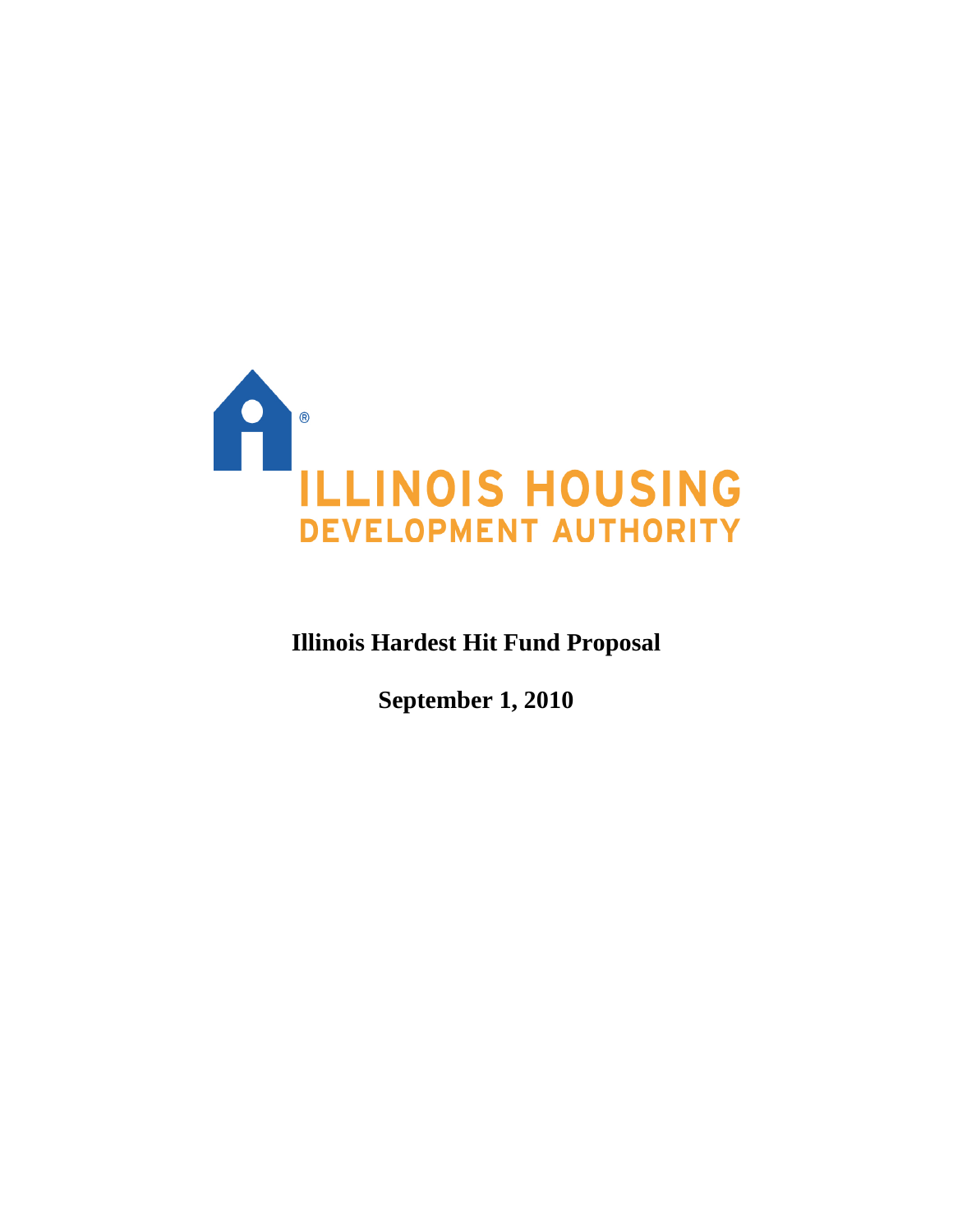

# **Section A: Overview of the Illinois HHF Homeowner Emergency Loan Program (HHF HELP)**

On August 11, 2010, the Obama Administration announced a \$2 billion expansion of the existing Housing Finance Agency Innovation Fund for Hardest Hit Housing Markets Program (HHF). These funds would be used by nine of the original ten HHF states and an additional seven states and the District of Columbia. States included in this expanded third phase of the program were: Alabama, Georgia, Illinois, Indiana, Kentucky, Mississippi, New Jersey and Tennessee. Funds must be used to offer an unemployment bridge program that will pay a portion of a borrower's mortgage payment while unemployed or substantially underemployed. These areas of the country were selected due to sustained high unemployment over the past twelve months. The Illinois Housing Development Authority (IHDA), the housing finance agency in Illinois, will receive the funds for disbursement. The allocation for Illinois was \$166,352,726. If approved by the U.S. Department of Treasury, IHDA will utilize these funds to implement the Hardest Hit Fund Homeowner Emergency Loan Program (HHF HELP).

## *Background*

Illinois is excited about the opportunity to provide these much needed dollars to homeowners struggling to meet their mortgage obligations in a difficult economy. Large numbers of Illinois homeowners have been affected by a difficult combination of increasing unemployment, declining property values, and rising foreclosures.

The unemployment rate in Illinois has more than doubled since 2006 to 10.3% as of the first quarter of 2010 with some particularly distressed counties experiencing rates as high as 15%-- leaving almost 700,000 Illinoisans currently unemployed. The average length of unemployment at the end of 2009 exceeded six months. Manufacturing and construction jobs were among the first to suffer in the current economy, but the slow job market now cuts across all job sectors in Illinois. The median home sales price in Illinois has fallen almost 25% since 2006, according to the Illinois Association of Realtors. In some Illinois counties, the reduction in price has been as high as 40%-60%. These drops in employment, and decreased home values, have contributed to huge increases in foreclosure filings in the past five years. According to Realtytrac, between January 2009 and June 2010, over 130,000 properties in Illinois received an initial foreclosure filing.

In response to the tough economic challenges facing Illinois and the destabilizing nature of foreclosure, IHDA and other state agencies and organizations have enacted programs to assist homeowners and lessen the impact of foreclosure on surrounding communities. Foreclosure mitigation activities undertaken by or with IHDA support include: National Foreclosure Mitigation Counseling Program (NFMC), Cook County Mortgage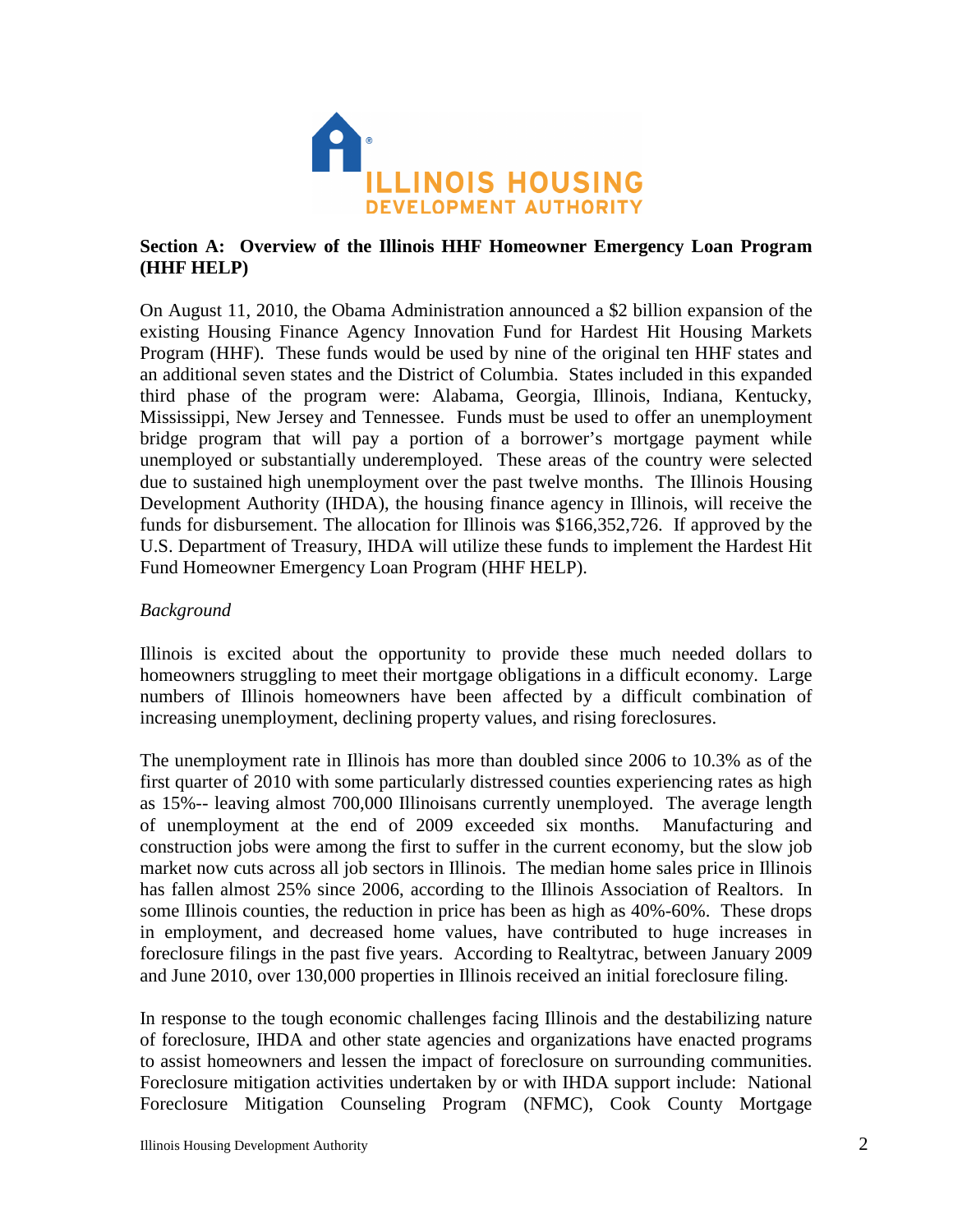Foreclosure Mediation Program, Neighborhood Stabilization Program (NSP), Predatory Lending Database Capacity Building Grant Program (PLD) and Foreclosure Outreach Events. Brief descriptions of each of these activities are below:

## National Foreclosure Mitigation Counseling Program (NFMC)

IHDA applied for NFMC grant funds in order to enable non-profit counseling agencies across Illinois to provide foreclosure counseling to homeowners in danger of foreclosure. NFMC funds Housing Finance Agencies and other HUD approved housing counseling intermediaries to provide foreclosure intervention and loss mitigation counseling. The goal of the funding is to expand and supplement counseling opportunities available to families facing delinquency and foreclosure. NFMC was administered through a competitive application process by NeighborWorks® America, within guidelines defined by Congressional legislation.

IHDA has developed a strong network of housing counseling agencies to assist homeowners; partner agencies employ more than 120 foreclosure counselors throughout Illinois. IHDA has participated in four rounds of funding under this program, receiving a total of \$7.5 million since March 2008. Through the first three rounds of the program, over 12,000 Illinois homeowners facing foreclosure received counseling services free of charge.

## Cook County Mortgage Foreclosure Mediation Program

The Cook County Mortgage Foreclosure Mediation Program provides free assistance to Cook County homeowners in foreclosure. An unprecedented partnership between the Circuit Court of Cook County and several state and local organizations, the program was designed to provide homeowners with critical support and help them explore options to either stay in their homes or negotiate a respectable exit as early as possible once the foreclosure process begins.

IHDA acts as the administering agent for the housing counseling component of the program. IHDA screened, selected, and continuously monitors the housing counseling agencies providing counselors for on-site and off-site help to homeowners. IHDA also operates a toll-free help line used to schedule clients for meetings with a housing counselor and an on-site attorney to discuss the counselor's recommendations and prepare for a court date that will determine whether the foreclosure case can be mediated with the lender. The Cook County Board approved \$3.5 million in funding for one year of the program which officially started on April 12, 2010.

#### Neighborhood Stabilization Program

Enacted by the Housing and Economic Recovery Act 2008 (HERA), Neighborhood Stabilization Program (NSP) is a federal resource appropriated to assist states and communities to address the detrimental impact of vacant and foreclosed properties on communities. All NSP activities must benefit households and communities of low, moderate, or middle income.

Lead administrator responsibilities for NSP in Illinois were assigned to IHDA and approved by the U.S. Department of Housing and Urban Development (HUD) in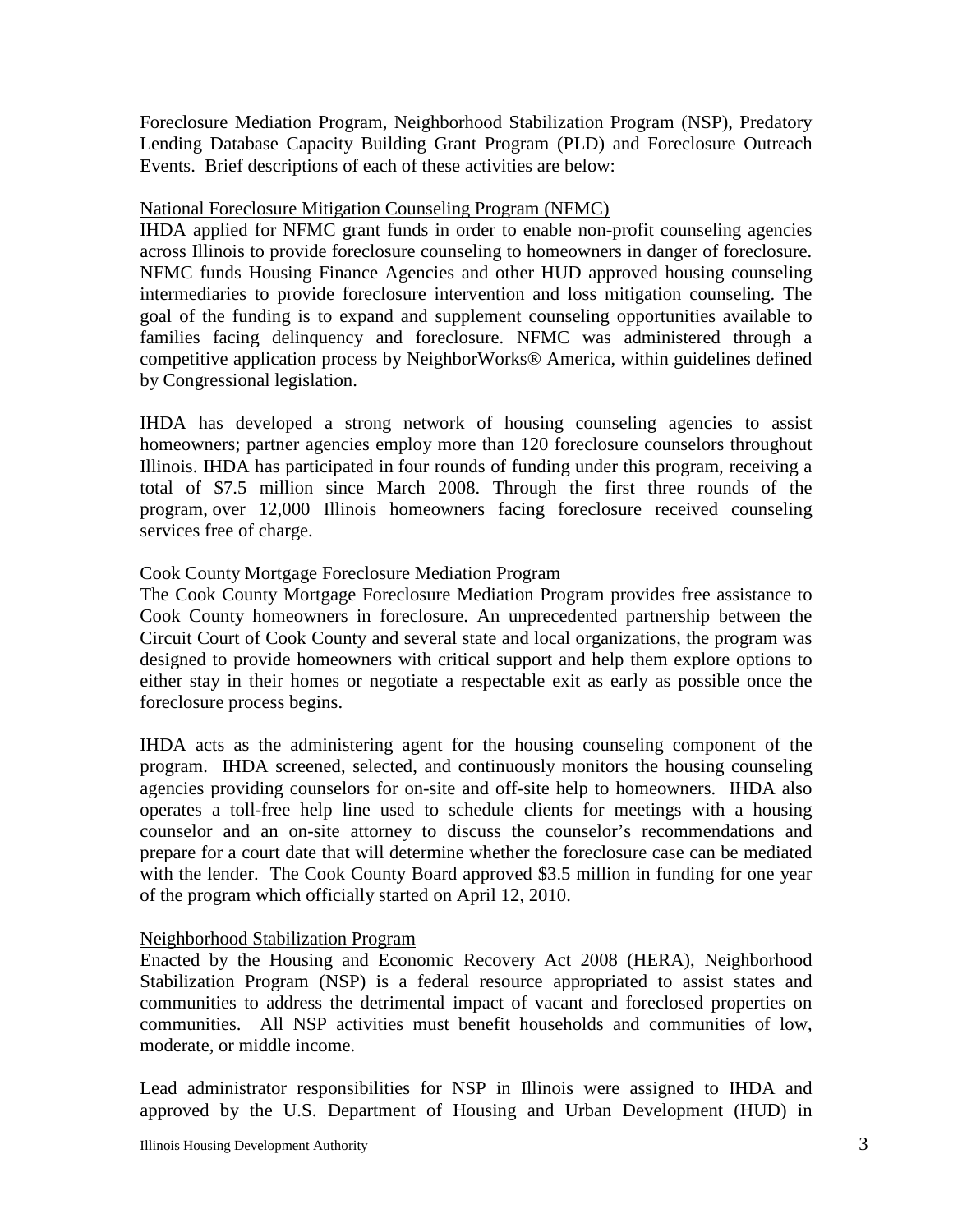December 2009 in order to take advantage of the agency's experience in financing and developing of affordable housing. IHDA works in partnership with many of the state's departments to coordinate investment of housing resources throughout the state.

HUD allocated \$53 million to the state of Illinois for implementation of the program. Eligible activities under NSP include: acquisition and rehabilitation of vacant and foreclosed buildings and land for homeownership or rental; financing mechanisms for new homeownership of foreclosed properties; demolition of blighted properties, land banking, and redevelopment including conversion of non-residential property or new residential construction on vacant land. IHDA has effectively implemented the program with 18 selected sub-grantee agencies and will obligate 100% of the NSP resources by the 18 month obligation deadline of September 4, 2010.

## Anti-Predatory Lending Database Program

In 2007, the Illinois Legislature passed Senate Bill 1167 (Public Act 95-0691), requiring that all mortgage loans originated by State-licensed lenders in Cook County (Illinois' most populous county) be entered into a database monitored by the Illinois Department of Financial and Professional Regulation. Originally a 10 zip code pilot program, the Anti-Predatory Lending Database Program (APLD) program has expanded to all of Cook County and recently to Kane, Peoria and Will Counties.

The database serves to collect information on mortgage loans that have potentially higher risk characteristics. Borrowers contemplating these products are subsequently required to undergo a file review session performed by a local HUD-approved housing counselor at no charge. The counselor reviews and re-enters all loan information into the database and explains the long-term ramifications of the mortgage to the borrower who then solely decides whether they move forward with the closing.

IHDA was appropriated \$3,500,000 under the Residential Real Property Disclosure Act for the purpose of making grants to build capacity in HUD-certified counseling agencies participating and committing to provide services as needed for the APLD program. Participating counselors must provide borrowers with file review sessions as needed, and IHDA has committed capacity building support to 38 counseling agencies in the program's four-county area.

#### Foreclosure Outreach Events

Beginning in November 2007, IHDA has hosted and/or participated in foreclosure prevention events throughout the State tailored to the specific needs of various communities. Thousands of homeowners have attended the events to learn about options and solutions available to them relating to foreclosure. IHDA has collaborated with the Illinois Department of Financial and Professional Regulation, the Attorney General's office, Neighborhood Housing Services of Chicago, the Chicago Community Trust, and various non-profit organizations and local governments to provide households facing foreclosure with information and services. Participation at these events often includes local banks, servicers, title companies, and law service agencies that can provide face-toface assistance to households.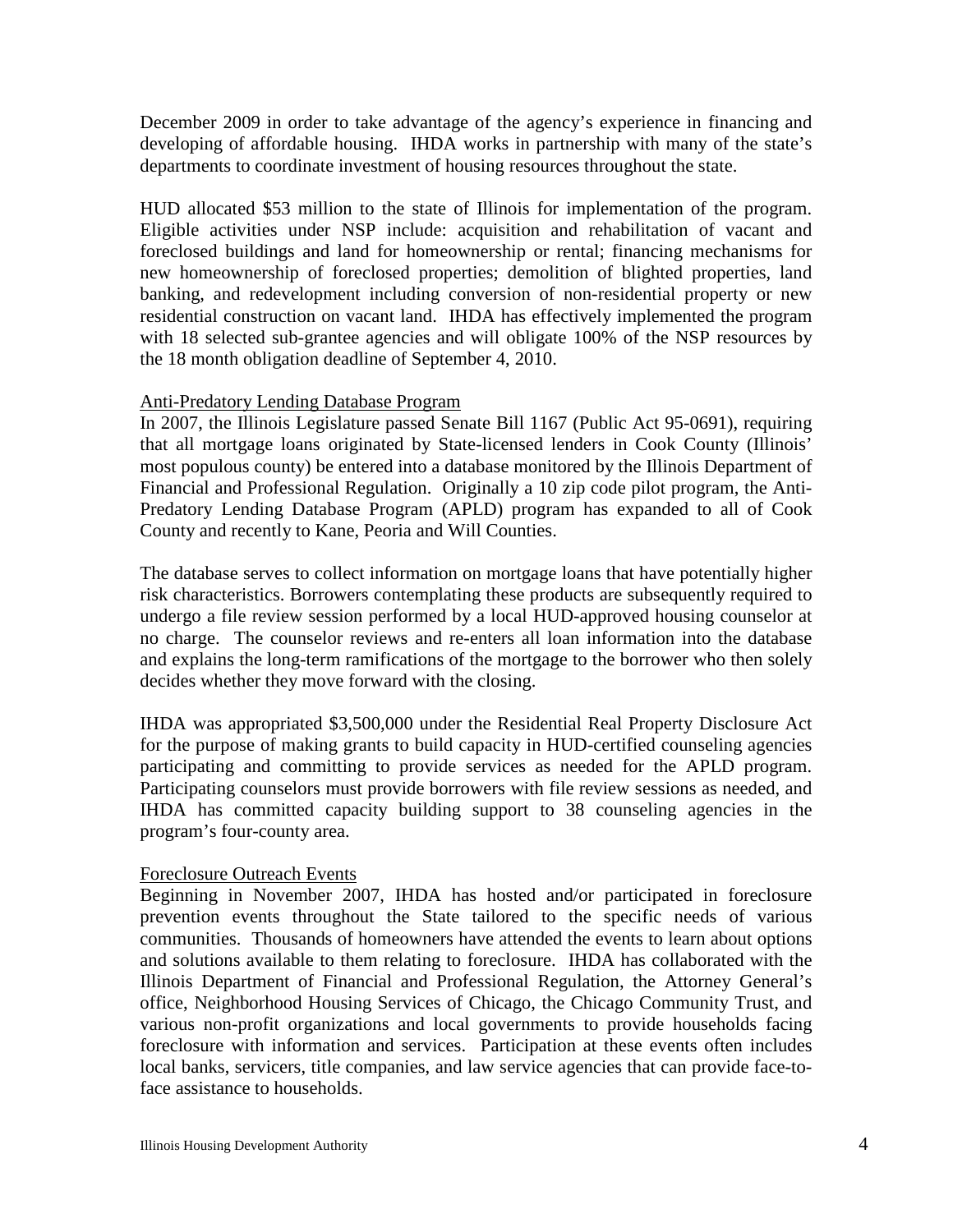HHF HELP assistance is a badly needed resource that connects well to these existing efforts by providing direct mortgage assistance to borrowers facing foreclosure. HHF resources will help fill the gap to prevent foreclosures, providing a safety net for homeowners and deter further decline of home values and instability in communities.

# *Program Goals*

Given the short time frame of the proposal required by Treasury, extensive stakeholder participation in the formation of HHF HELP was not feasible. However, IHDA's previous foreclosure mitigation activities have included participation in many discussions with stakeholders about the nature and response to the crisis. These discussions have helped IHDA form the following program goals to be used as a guide during the development of the program:

- Assist low and moderate homeowners retain their homes:
- Use existing networks and infrastructure as much as possible to support HHF HELP;
- Intervene as early as possible to increase the number of individuals who can avoid foreclosure and maximize the likelihood of sustained homeownership;
- Maximize resources through effective and efficient programming, including the use of web-based technology;
- Create reporting tools that allow for program transparency and accountability;
- Target funds to communities that have been hardest hit by foreclosure and unemployment.

# *Program Description*

HHF HELP will provide Illinois homeowners at or below 120% of the area median income with a portion of their mortgage payment for up to 18 months while searching for a job or participate in job training. Homeowners located within Illinois' counties of higher economic distress will be eligible for a maximum benefit of \$25,000. Homeowners living in the remainder of the state will be eligible for a maximum benefit of \$20,000. Assistance will be in the form of a deferred payment, no-interest loan secured by the homeowner's property with a junior lien. The loan will have a term of ten years, with the principal amount forgiven monthly over the last five years of the term. If the homeowner chooses to sell or refinance the home within the ten year term, repayment will only be required if sufficient net equity proceeds exist to repay the outstanding amount of the loan.

Eligibility for HHF HELP will require that all homeowners be documented as unemployed or deemed substantially underemployed due to no fault of their own. All households must demonstrate a reduction in income of at least 25%. The borrower's mortgage payment must exceed 31% of their present household income. All homeowners must submit a hardship affidavit and provide documentation of income loss. Additionally, each borrower must submit an action plan outlining the steps they will take to regain financial independence and employment. While homeowners will not be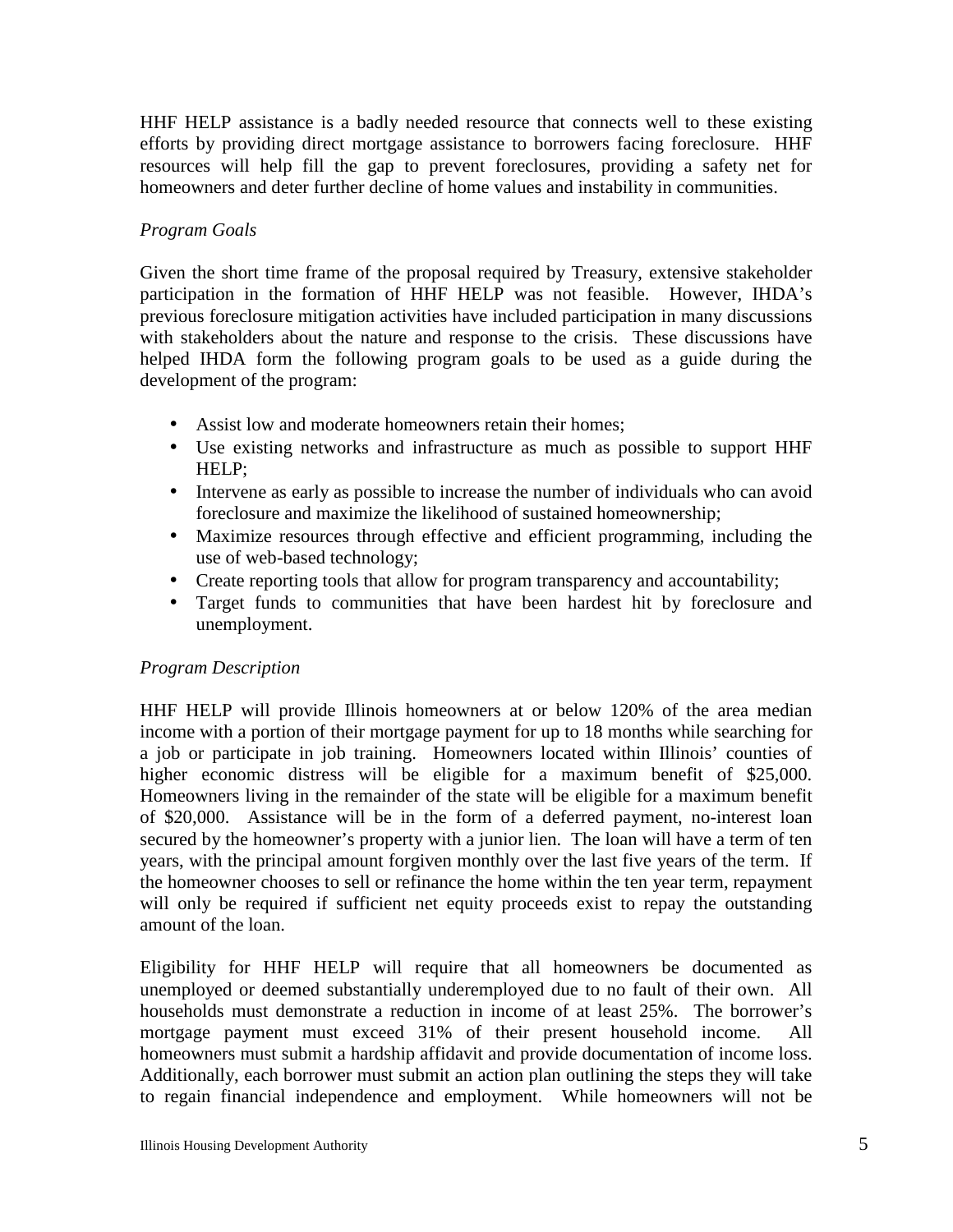required to be delinquent at the time of intake, they must not have more than three mortgage payments in liquid assets at the time of application for the program, excluding retirement funds. In order to increase the likelihood of sustained homeownership, borrowers must be no more than 6 months delinquent at the time of application intake.

Homeowners will contribute 31% of their current monthly income to each monthly payment. The homeowner's payment will be remitted to IHDA, who will make the full mortgage payment to the appropriate servicer on behalf of the homeowner. Homeowners will be required to demonstrate their ability to afford the mortgage prior to unemployment or substantial underemployment by providing proof of good payment history. Homeowners must have a current mortgage balance of less than \$500,000 to be eligible.

## *Implementation Structure*

Using the program goals as a guide, IHDA has developed a structure that builds on existing infrastructure and seeks to intervene early in delinquency. The program can be viewed in six major stages that work to streamline the approval and allocation of funds in an equitable way to eligible households statewide. The following flow chart provides an overview:

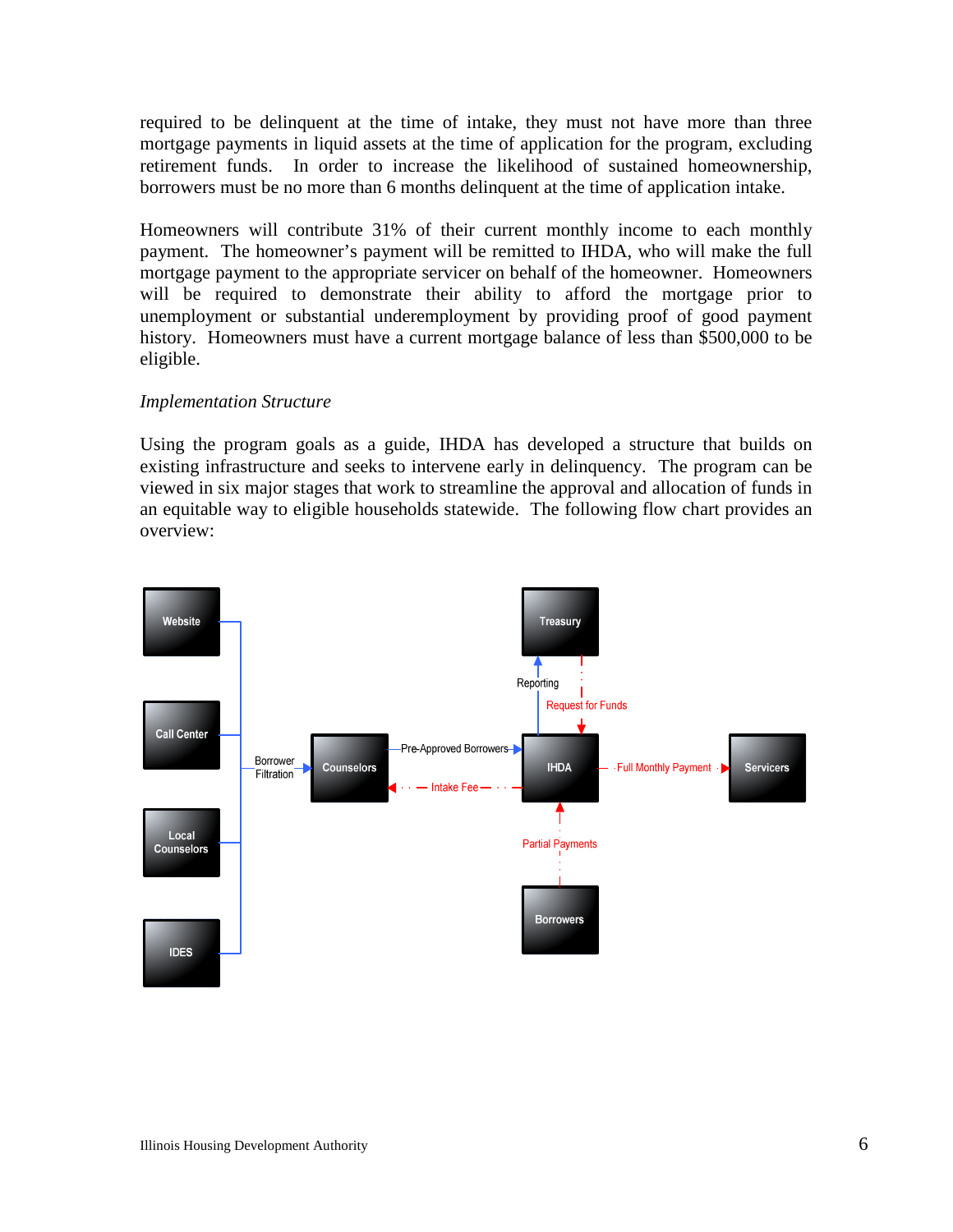#### Program Marketing

IHDA will market the program statewide through a broad range of outreach strategies. IHDA and the Illinois Governor's Office will issue public announcements and press releases describing the program's availability, parameters, and eligibility criteria. Additionally, IHDA will disseminate program information through housing counseling agencies, local homeownership departments, the Illinois Department of Employment Security (IDES), and other community organizations. IHDA will create a HHF HELP website to provide information about the program and intends to include a client prescreening function. The IHDA Marketing & Communications Department will spearhead all marketing efforts.

#### Application Intake and Evaluation

Client intake and evaluation will have two components: the counselor intake, and IHDA underwriting and processing. In order to further facilitate efficient tracking and reporting of the program, IHDA will undertake a Request for Proposals (RFP) process to procure a web-based client management system capable of interacting with IHDA's existing systems, facilitating interface with counseling agencies, and reporting to Treasury. In addition, IHDA is examining the efficiencies gained by utilizing the services of a formal call center to answer questions regarding HHF HELP. Should IHDA determine that an outside call center is necessary, an RFP for those services would be required.

Building on existing networks and capacity where possible, HHF HELP will utilize the network of housing counseling agencies built under the NFMC program to perform intake and pre-approval functions on the local level throughout the State. The NFMC counseling network features 42 counseling agencies with 120 counselors experienced in assisting troubled homeowners evaluate their options and apply for loan modifications or other assistance.

For those counties underserved by this NFMC network, IHDA will expand the network in three ways. First, invite HUD-certified agencies not currently receiving NFMC funds through IHDA to participate in the program. Second, widen the network of agencies to include other local assistance organizations experienced in performing eligibility screenings and income certifications for other IHDA programs. These organizations would include community action agencies, regional councils, and other nonprofit entities. Third, IHDA will hire in-house housing counselors who perform these functions for Illinois homeowners over the phone. While the existing network will form the base, IHDA will undertake an application process to determine the final network of participating agencies. A list of IHDA's network of agencies currently involved in the NFMC program and their service counties is included as Exhibit C.

In order to effectively manage the intake and screening of eligible applicants, IHDA will utilize three possible entry points for applicants. First, a website will assist possible applicants in a self-screening. Second, a call center will answer questions and perform a pre-screening for HHF HELP. Third, applicants can contact a housing counseling agency in their area. All three entry points will perform a quick assessment for eligibility, inform the possible applicants of the documents needed to proceed and direct the applicant to the nearest housing counseling agency for a full eligibility screening. All borrowers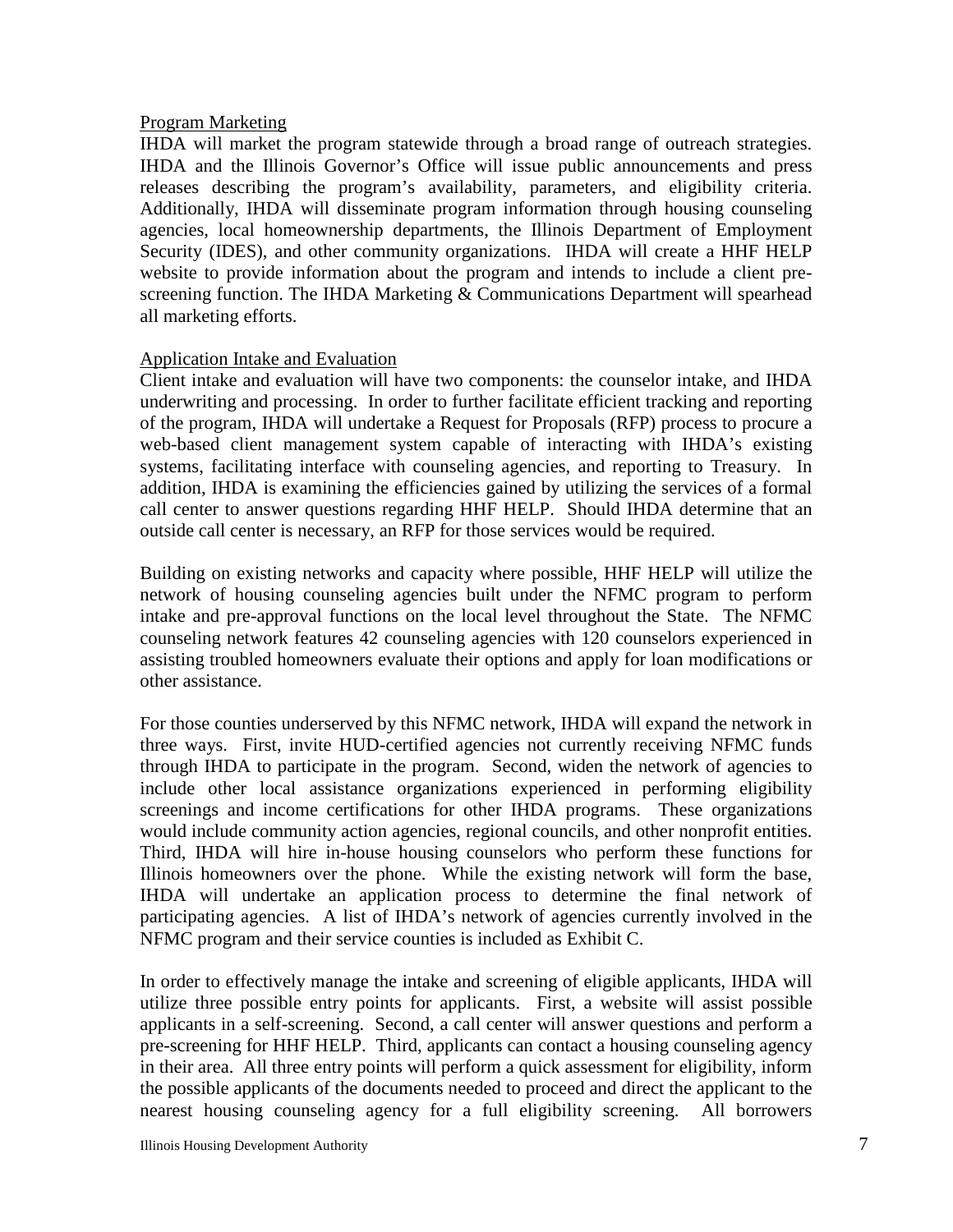considered for eligibility will meet with a counselor for intake processing in person or by phone, and provide all required income information, household information, and property documentation necessary to determine potential eligibility.

If the housing counselor believes the client is eligible, the counselor will submit a full application package to IHDA. IHDA will review each file for compliance with program requirements, underwrite the file, and determine the assistance level. The client management system will maintain documents and assistance decisions electronically, increasing processing efficiency and accuracy.

## Loan Closing

Following approval, the borrower will execute loan documents tailored by the IHDA Legal Department. The title company will record the loan documents and a lien will be placed on the property. It is IHDA's intention, through a RFP process, to contract directly with a title company capable of providing these services for all borrowers with adequate statewide coverage.

## Loan Set Up and Portfolio Management

The Homeownership Department will transfer approved and closed loans to the IHDA Loan and Portfolio Management Department. Participant and loan information in the client management system will be uploaded to the IHDA loan servicing software to set up the payment schedule and terms. IHDA will make payments on behalf of the borrower until the borrower becomes substantially re-employed, reaches the program termination point, reaches their maximum available amount of assistance, or is removed from the program. The Loan and Portfolio Department will validate the loan for each client and track payments in the loan servicing software system. IHDA will monitor all outflow and inflow of program funds from Treasury and from borrowers through the IHDA general ledger.

#### Funding and Draws

IHDA will make full mortgage payments on behalf of the borrower directly to the loan servicer on a monthly basis throughout the duration of the borrower's eligibility. In cases where borrowers were in default, IHDA will make a one-time payment bringing the borrower current. This payment can include mortgage arrearages, late fees and penalties, homeowners' association payments (if applicable), legal fees associated with the pending foreclosure, and other fees. While receiving the benefit of full monthly mortgage payments, the borrower is required to make partial payments of 31% of current income directly to IHDA.

IHDA will draw funds from Treasury in bulk requests not exceeding 20% of the total program appropriation. Separate draw requests will be made for administrative expenses in accordance with funding guidelines provided from Treasury.

#### Compliance and Monitoring

IHDA will be responsible for ongoing monitoring and compliance of the program requirements and participants for continuing eligibility. IHDA will add four dedicated compliance personnel responsible for monitoring client eligibility throughout the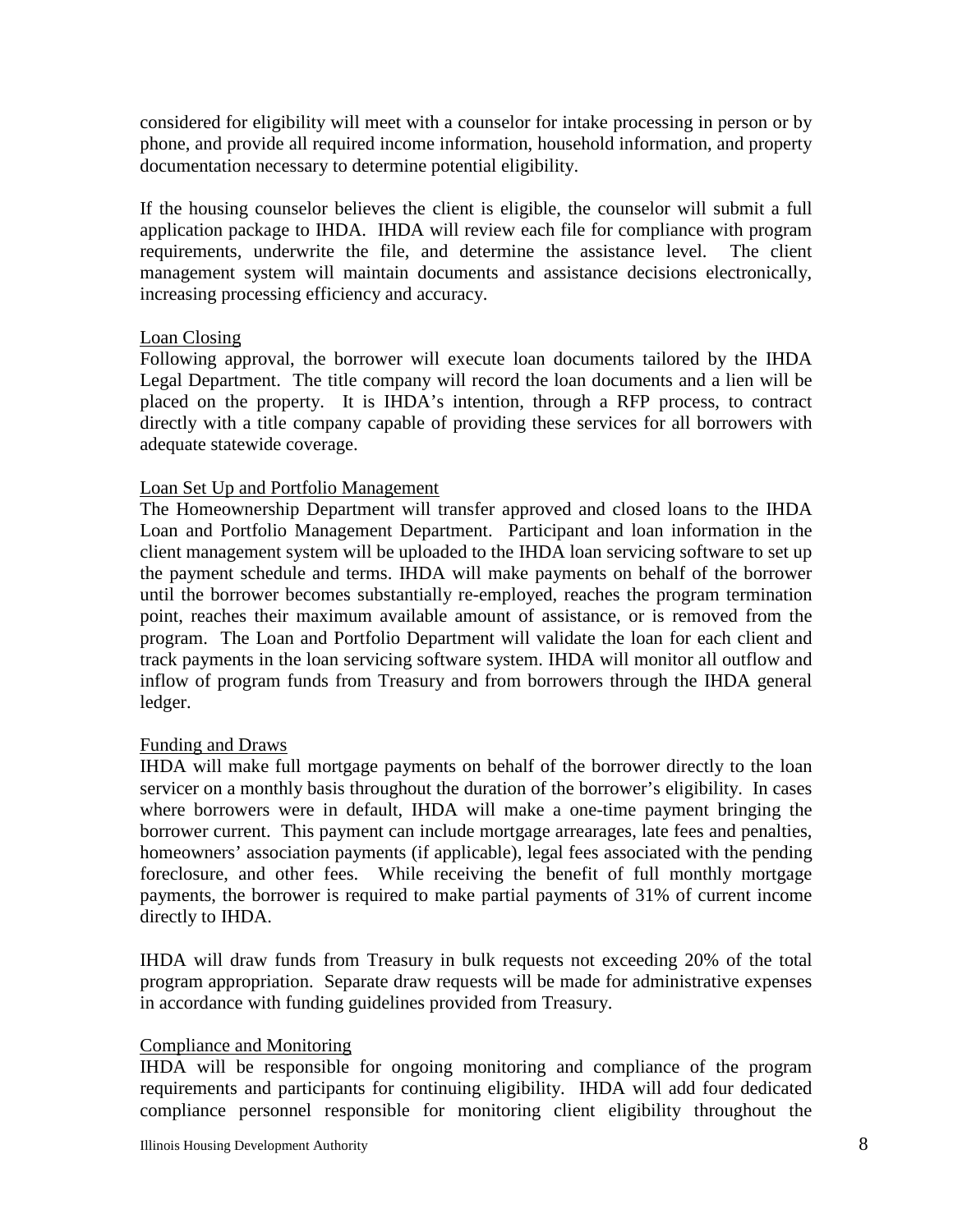program. IHDA will work with IDES to implement cross checks of participants against existing employment information gathered on a continual basis, and coordinate reports to Treasury and conduct follow-up to examine homeowner outcomes.

# *Pilot / Readiness Assessment*

In order to evaluate the readiness of HHF HELP for a statewide launch, IHDA will undertake a pilot program utilizing its current portfolio of first mortgages financed by IHDA's Mortgage Revenue Bond program. This portfolio will offer IHDA a statewide distribution of loans with homeowners likely to meet the income requirements. Our existing relationship with the servicer of these loans will allow the opportunity to work collaboratively to evaluate and change processes during the pilot phase. IHDA will prepare a readiness assessment for process changes as needed prior to full program launch as required by Treasury.

# *Timeline to Deployment of Funds*

IHDA will begin start-up activities related to the program immediately upon submittal of the proposal. Prior to Treasury approval, IHDA will:

- Release a Request for Information for client management systems enabling IHDA to effectively manage applications to the program, in preparation of issuing a RFP;
- Prepare an application process for housing counseling agencies and other possible partners to perform intake services under the program;
- Develop a RFP for one or more title agencies to assist in the preparation and recordation of mortgage documents;
- Prepare a RFP for website development, if necessary;
- Develop position descriptions for new HHF staff.

In the 120 to 150 days post Treasury approval, IHDA will undertake the following tasks supported by administrative dollars:

- Prepare a standard note and mortgage for use with all program participants;
- Refine and develop program guidelines for use by housing counseling agencies and servicers;
- Develop documentation requirements for the program;
- Issue application for housing counseling partners;
- Issue the RFP for title agencies and make selection;
- Issue the RFP for appropriate client management software and make selection;
- Prepare and issue a RFP for call center services and make selection, if necessary;
- Train partners on program guidelines;
- Hire program-specific HHF staff;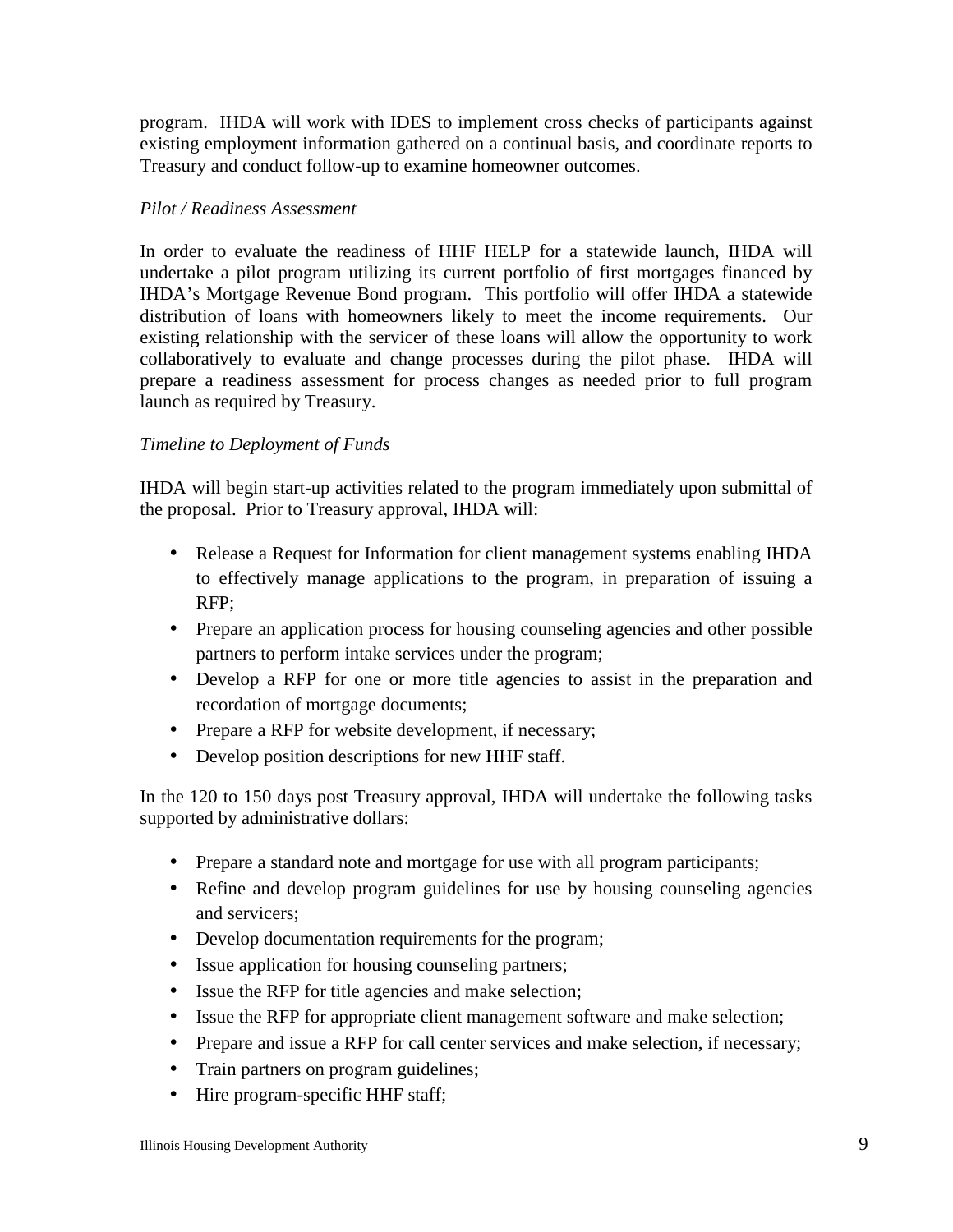- Complete and test client management software modules;
- Outreach to servicers with program design;
- Develop a full marketing and outreach plan;
- Train housing counseling partners in client management software, program processes and procedures; and
- Draw initial 20% of program funds for the pilot launch and administrative expenses.

Following 120 to 150 days post Treasury approval:

- Launch pilot program utilizing the current IHDA Mortgage Revenue Bond loan portfolio;
- Test program systems;
- Establish readiness to launch full program.

At 90 to 120 days post-pilot launch IHDA will launch the full statewide program. IHDA anticipates deploying all program funds over a four-year period.

## *Obstacles for Implementation*

IHDA identifies three main obstacles for program implementation: overwhelming demand, insufficient counselor capacity, and public misconception about the program.

Considering Illinois' foreclosure and unemployment rates, IHDA anticipates high public demand for this mortgage relief program. To address inflow of clients, IHDA's HHF HELP website, referral network, and call center must manage a high volume of inquiries and ensure homeowners understand eligibility criteria prior to intake with a housing counseling agency. IHDA also intends to procure a web-based client management system capable of managing the data and document and data stream from counselors, IHDA, servicers and Treasury. The employment of such a system should maximize efficiency and enable all program partners to serve more clients.

As counselor intake is required for the program, sufficient agency capacity and adequate statewide coverage is a programmatic concern. IHDA will augment local agency capacity by hiring additional housing counselors in-house and include some additional experienced organizations to serve intake functions in order to meet public demand.

IHDA's marketing efforts and referral network will effectively communicate the conditions and terms of the program and limit public misconception and false information about the program.

#### *Interaction with Existing Programs*

Illinois does not currently have an existing mortgage assistance program similar to HHF HELP. It is expected that some homeowners will have received a previous forbearance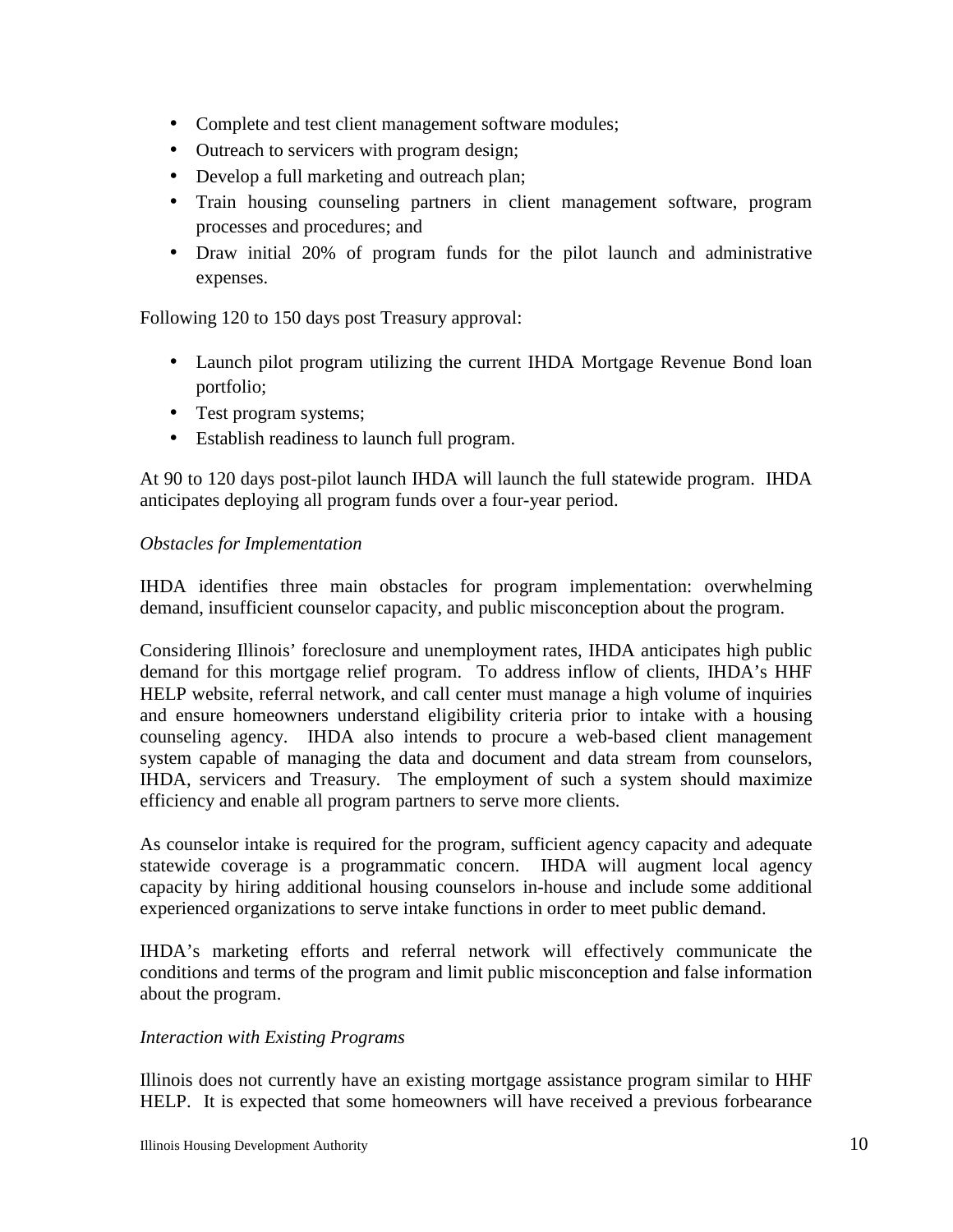under the HAMP Unemployment Program; however, it will not be a requirement for all participants in HHF HELP. HHF HELP assistance may precede, follow, or run concurrently with the HAMP UP forbearance. Clients served through IHDA's state and federally funded foreclosure prevention programs noted above will be evaluated for eligibility for HHF HELP. The existing programs utilize counselors in a role similar to their function outlined in HHF HELP.

#### **Section B: Population Served and Allocation Methodology**

IHDA estimates between 7,500 to 10,000 households will receive assistance through HHF HELP. The maximum level of household assistance will be \$20,000 or \$25,000 depending on county location, but the terms and conditions of the program will see many homeowners receiving less than the total assistance amounts. Many households may have smaller monthly mortgage costs or may only need transitional mortgage assistance for a time period shorter than the maximum 18-month program term. It is expected that the average amount of assistance utilized through this program will be \$15,000 per household. If a household needs a lesser amount of financial assistance, a larger number of households will benefit.

The impacts of unemployment and foreclosure have been felt statewide and the potential number of eligible households for this program will vastly exceed the number of assisted households. Program participants will come from two groups, unemployed homeowners and substantially underemployed homeowners. As of June 2010, the total number unemployed people in Illinois was 708,035. According to 2008 American Community Survey Public Use Microdata Sample information (ACS PUMS), there are 3,301,796 owner-occupied households in Illinois (69% of all households) and 2,322,217 of these households have mortgages (70%). By applying these percentages to the 708,035 unemployed households in Illinois, approximately 342,000 unemployed households may have mortgages and be eligible for this program.

Calculating the number of underemployed eligible households for this program is difficult due to lack of available data and reporting on income reduction. Mortgage default is the strongest measure of determining household income reduction. When considering the statewide mortgage default rate of 10.65% against the 2,322,210 households carrying a mortgage, over 247,000 households may be in mortgage default.

Given these parameters, IHDA estimates that Illinois has a range of 247,000 to 342,000 eligible households for this program. Due to the availability of funds and the statewide need, IHDA has limited eligibility using income, assets, mortgage type, and mortgage amount to target assistance to households that will benefit from the temporary mortgage assistance and be likely to regain financial independence as homeowners.

#### *Targeted Funds to Illinois' Hardest Hit Counties*

To best address the geographic diversity of the conditions of unemployment and foreclosure in Illinois, IHDA will target a higher funding level to eligible homeowners in counties faced with higher levels of economic distress. Counties in worse economic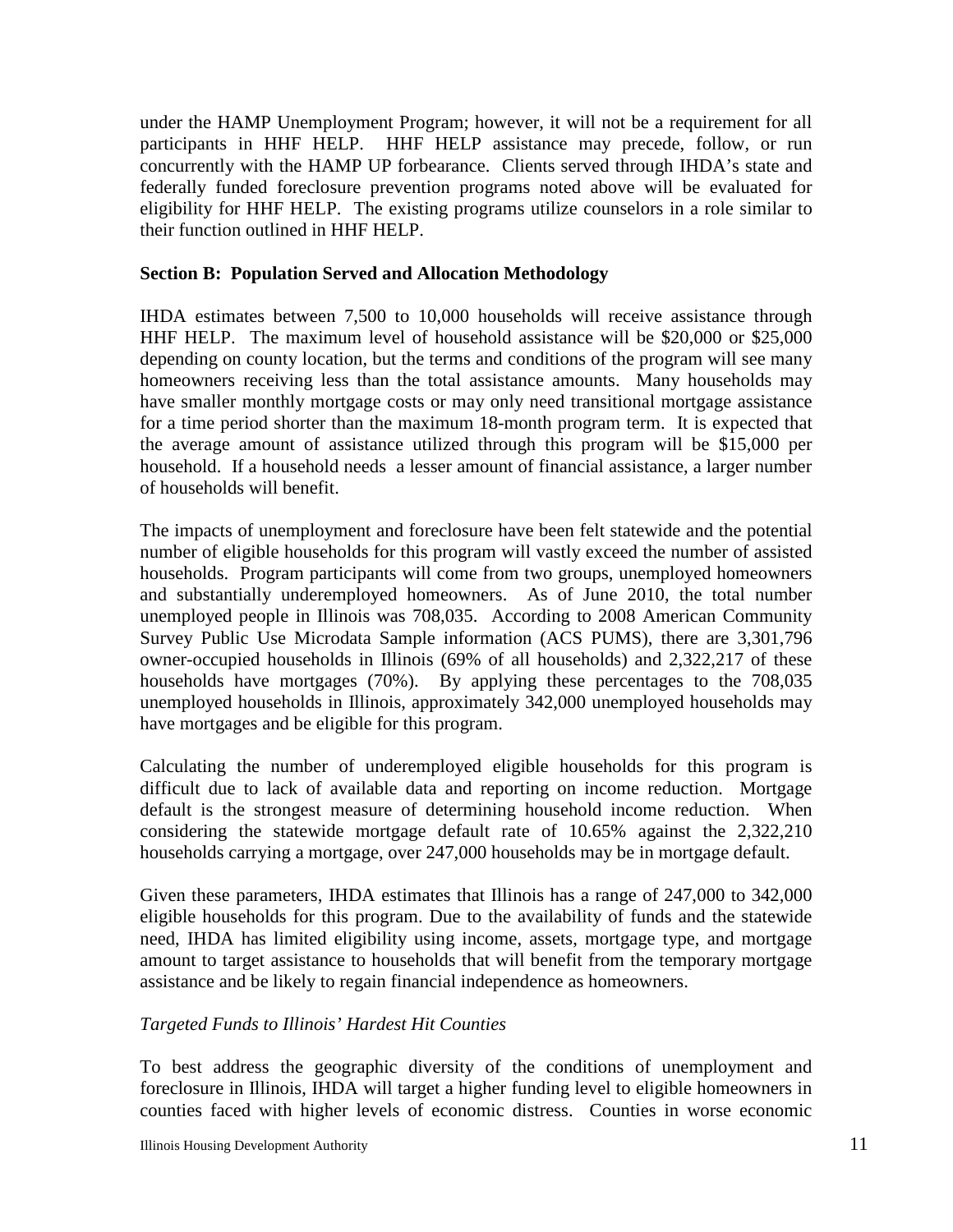condition may face longer periods of recovery in the housing and job market, necessitating higher levels of assistance. By comparing each county's unemployment rate, foreclosure rate, delinquency rate, and change in home prices against state levels, IHDA has identified counties experiencing particular distress. Counties exceeding the state average rates in any of these four categories will be eligible to receive a maximum of \$25,000 in HHF HELP assistance. All other counties will receive a maximum of \$20,000 in HHF HELP assistance per eligible household. The following table shows all counties in Illinois, identifies those which will qualify as an Illinois Hardest Hit County and the factor in which they qualified. A map showing the geographic distribution of these counties throughout the state is also attached.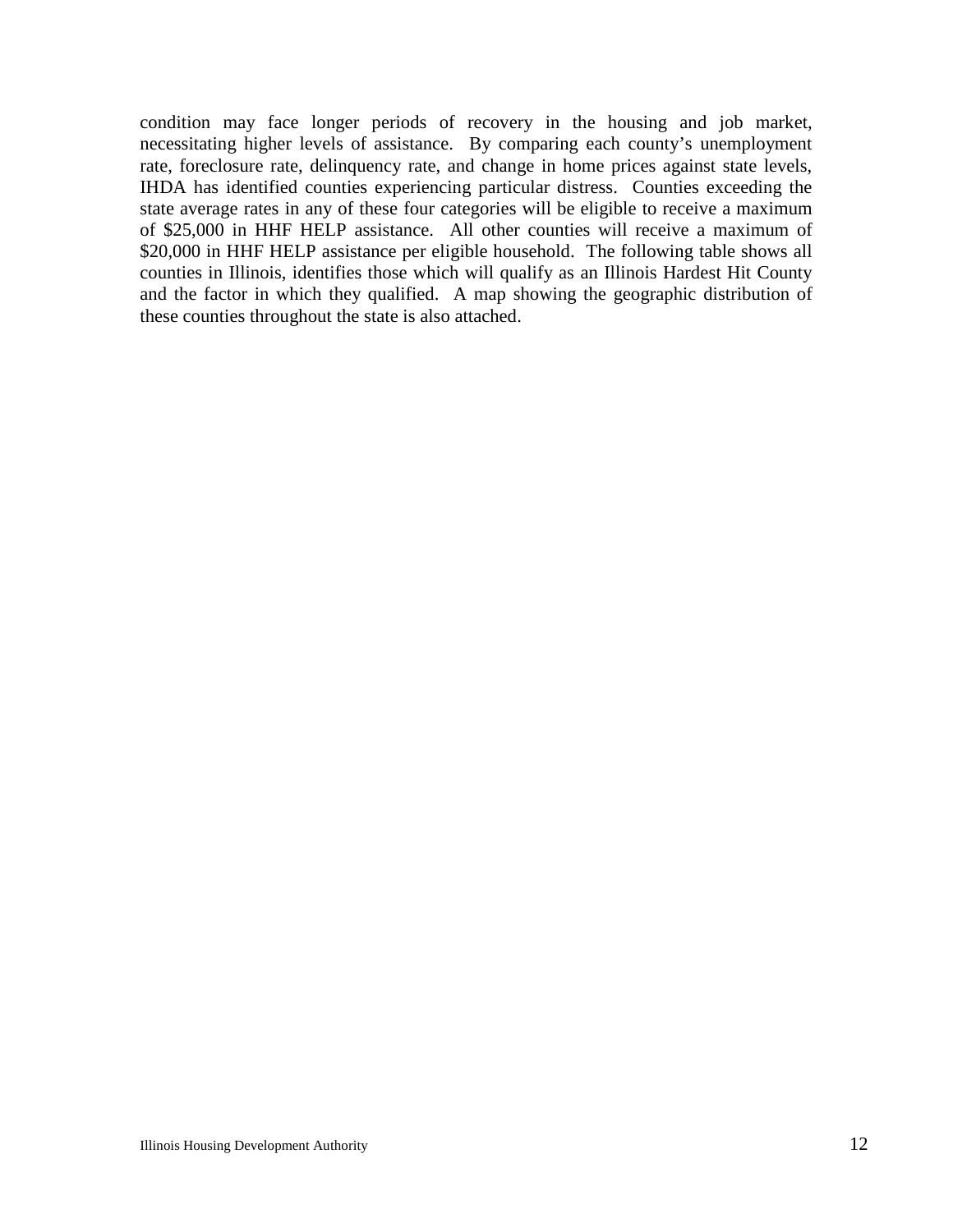#### Identification of Illinois' Hardest Hit Counties

| County          | Unemployment | <b>Filings</b> | Foreclosure Delinquencies<br>90 Days + | Housing<br><b>Change</b> | County       | Unemployment | Foreclosure<br><b>Filings</b> | Delinquencies<br>90 Days + | Housing<br><b>Change</b> |
|-----------------|--------------|----------------|----------------------------------------|--------------------------|--------------|--------------|-------------------------------|----------------------------|--------------------------|
| Adams           |              |                |                                        |                          | Lee          | $\mathbf X$  |                               |                            |                          |
| Alexander       | $\mathbf X$  |                |                                        |                          | Livingston   |              |                               |                            |                          |
| Bond            |              |                |                                        |                          | Logan        |              |                               |                            |                          |
| Boone           | $\mathbf X$  | $\mathbf X$    | $\mathbf X$                            | $\mathbf X$              | M acon       | $\mathbf X$  |                               |                            |                          |
| Brown           |              |                |                                        |                          | M acoup in   | $\mathbf X$  |                               |                            |                          |
| <b>Bureau</b>   | $\mathbf X$  |                |                                        |                          | Madison      |              |                               |                            |                          |
| Calhoun         |              |                |                                        |                          | Marion       | $\mathbf X$  |                               |                            |                          |
| Carroll         | $\mathbf X$  |                |                                        |                          | M arshall    |              |                               |                            |                          |
| Cass            |              | $\mathbf X$    |                                        |                          | Mason        | $\mathbf X$  |                               |                            |                          |
| Champaign       |              |                |                                        |                          | Massac       | $\mathbf X$  |                               | $\mathbf X$                |                          |
| Christian       |              |                |                                        |                          | McDonough    |              |                               |                            |                          |
| Clark           | $\mathbf X$  |                |                                        |                          | McHenry      |              |                               | $\mathbf X$                |                          |
| Clay            | $\mathbf X$  |                |                                        |                          | M cLean      |              |                               |                            |                          |
| Clinton         |              |                |                                        |                          | Menard       |              |                               |                            |                          |
| Coles           |              |                |                                        |                          | Mercer       |              |                               |                            |                          |
| Cook            | $\mathbf X$  | $\mathbf X$    | $\mathbf X$                            |                          | Monroe       |              |                               |                            |                          |
| Crawford        |              |                |                                        |                          | M ont gomery | $\mathbf X$  |                               |                            |                          |
| Cumberland      |              |                |                                        |                          | M organ      |              |                               |                            |                          |
| De Witt         |              |                |                                        |                          | Moultrie     |              |                               |                            |                          |
| DeKalb          |              |                | $\mathbf X$                            |                          | Ogle         | $\mathbf X$  |                               |                            |                          |
| Douglas         |              |                |                                        |                          | Peoria       | $\mathbf X$  |                               |                            |                          |
| DuPage          |              |                | $\mathbf X$                            |                          | Perry        | $\mathbf X$  |                               |                            |                          |
| Edgar           | $\mathbf X$  |                |                                        |                          | Piatt        |              |                               |                            |                          |
| Edwards         |              |                |                                        |                          | Pike         |              |                               |                            |                          |
| Effingham       |              |                |                                        |                          | Pope         | $\mathbf X$  |                               |                            | $\mathbf X$              |
| Fayette         | $\mathbf X$  |                |                                        |                          | Pulaski      | $\mathbf x$  |                               |                            |                          |
| Ford            |              |                |                                        |                          | Putnam       |              |                               | x                          |                          |
| Franklin        | $\mathbf X$  |                |                                        |                          | Randolph     |              |                               |                            |                          |
| Fulton          | $\mathbf X$  |                |                                        |                          | Richland     | $\mathbf X$  |                               |                            |                          |
| Gallatin        |              |                |                                        |                          | Rock Island  |              |                               |                            |                          |
| Greene          |              |                |                                        |                          | Saline       |              |                               |                            |                          |
| Grundy          | $\mathbf X$  |                |                                        |                          | Sangamon     |              |                               |                            |                          |
| Hamilton        |              |                |                                        | $\mathbf X$              | Schuyler     |              |                               |                            |                          |
| Hancock         | $\mathbf X$  |                |                                        | $\mathbf X$              | Scott        |              |                               |                            |                          |
| Hardin          | $\mathbf X$  |                |                                        | $\mathbf X$              | Shelby       |              |                               |                            |                          |
| Henderson       |              |                |                                        |                          | St. Clair    | $\mathbf X$  |                               |                            |                          |
| Henry           |              |                |                                        | $\mathbf X$              | Stark        | $\mathbf X$  |                               |                            |                          |
| Iroquois        |              | $\mathbf X$    |                                        |                          | Stephenson   | $\mathbf X$  |                               |                            |                          |
| Jackson         |              |                |                                        |                          | Tazewell     |              |                               |                            |                          |
| $_{\rm Jasper}$ |              |                |                                        |                          | Union        | $\mathbf X$  |                               |                            |                          |
| Jefferson       |              |                |                                        |                          | Vermilion    | X            |                               |                            |                          |
| Jersey          |              |                |                                        |                          | Wabash       |              |                               |                            |                          |
| Jo Daviess      |              |                |                                        |                          | Warren       |              |                               |                            |                          |
| Johnson         | $\mathbf X$  |                |                                        |                          | Washington   |              |                               |                            |                          |
| Kane            | $\mathbf X$  |                | $\mathbf X$                            |                          | Wayne        |              |                               |                            |                          |
| Kankakee        | $\mathbf X$  |                |                                        |                          | White        |              |                               |                            |                          |
| Kendall         | $\mathbf X$  |                | $\mathbf X$                            | $\mathbf X$              | Whiteside    | $\mathbf X$  |                               |                            |                          |
| Knox            |              |                |                                        |                          | Will         | $\mathbf X$  |                               | $\mathbf X$                |                          |
| Lake            |              |                | $\mathbf X$                            | $\mathbf X$              | Williamson   |              |                               |                            |                          |
| La Salle        | $\mathbf X$  |                |                                        |                          | Winnebago    | $\mathbf X$  |                               | $\mathbf X$                |                          |
| Lawrence        |              |                |                                        |                          | Woodford     |              |                               |                            |                          |

Note: Each Illinois county was evaluated against the State average in terms of foreclosure rate in June 2010, percent change in home sale prices from 2006-2009, 90-day delinquency rates, and unemployment rates from June 2010. Counties are identified as "hardest hit" if they<br>exceeded the State average in any category as shown by an "X" above.<br>Sources: Bureau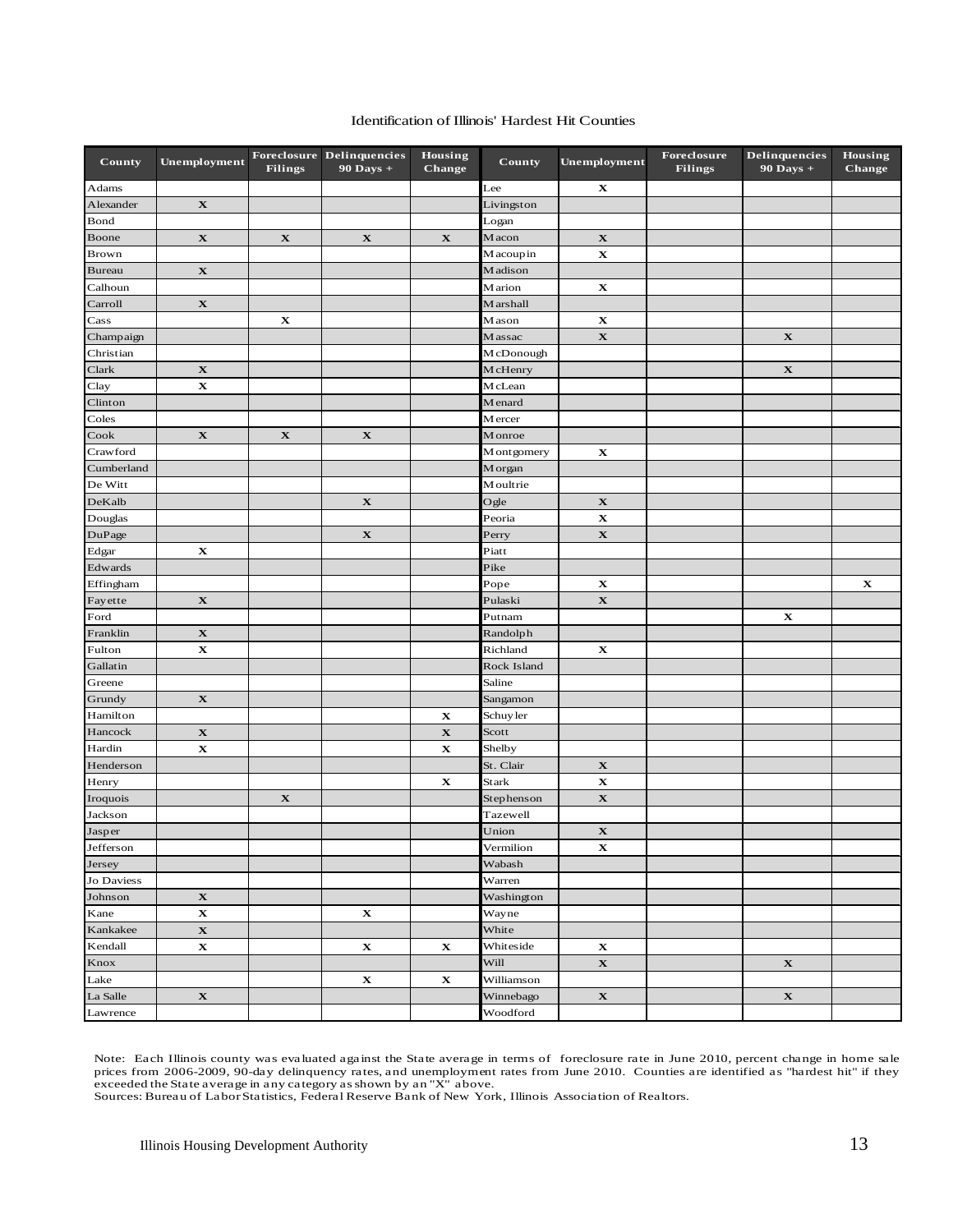# Illinois' Hardest Hit Counties



The darker shaded counties indicate those areas are "hardest hit", relative to all other counties in Illinois. These indicators are used to determine "hardest hit": county share of state foreclosure filings in June 2010, percent change in valid home sale prices from 2006-2009, 90-day delinquency rates and average unemployment rates from June 2010. Counties were grouped into categories against the State in each indicator.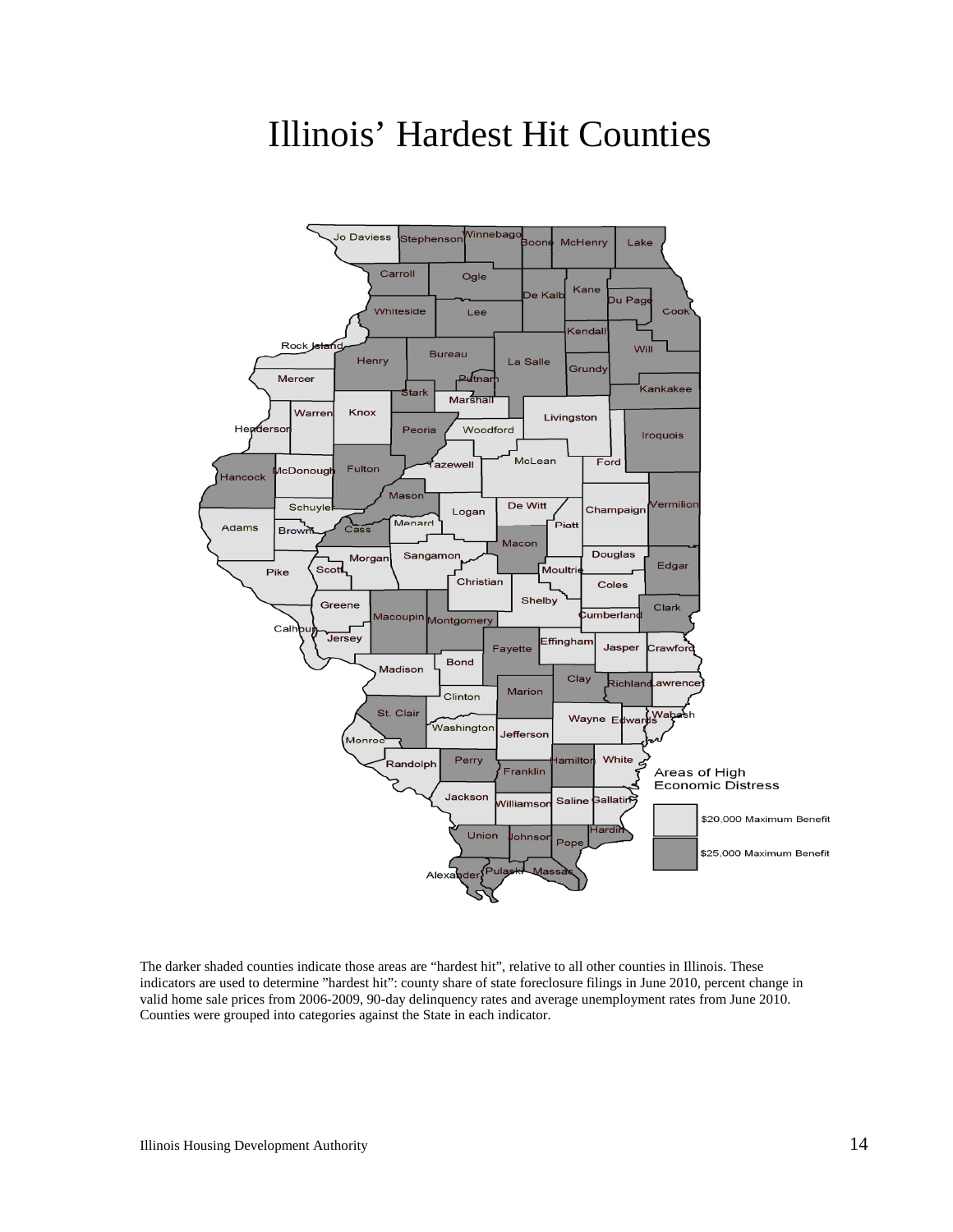# *Eligibility Criteria*

Households must meet the following criteria to be eligible for any HHF HELP assistance:

- Present household income equal or below 120% of area median income;
- Currently unemployed or substantially underemployed by no fault of the borrower(s);
- Fee simple title ownership on the property;
- Occupancy of the home as primary residence with no more than four units;
- Primary residence must be the sole residence of the borrower(s);
- Households must show a minimum of 25% reduction in income;
- Current mortgage expense greater than 31% of present household income;
- Evidence of timely mortgage payments prior to income reduction;
- No more than 6 months mortgage delinquency at time of application;
- Present housing payment (and escrow should it apply) in excess of 31% of monthly income;
- Maximum total of 3 months housing payments in available liquid assets, excluding retirement; and
- A present maximum mortgage amount not to exceed of \$500,000.

Homeowners with a first mortgage with a fixed-rate adjustable rate (ARM) will be eligible to apply for assistance. However, monthly principal and interest payments for all mortgages must be fixed for the possible 18-month duration of program funding. Funding will only be available toward first mortgages, as secondary mortgages are excluded from receiving program support. IHDA will review all mortgages and liens against the client's property to determine eligibility. Homeowners with interest-only first mortgages and negative amortization first mortgages will be excluded from receiving any assistance.

Every household must submit a hardship affidavit in order to receive HHF HELP assistance along with supporting documentation evidencing a verified need for mortgage assistance. Program participants must provide authorization to counselors and IHDA to access the borrower's private information, contact the borrower's loan servicer, and collect information after the conclusion of assistance.

Each applicant will submit a Borrower Action Plan in order to be eligible for assistance containing an outline and description of a plan to regain meaningful employment. All borrowers will have to report job search progress or training progress at IHDA's request throughout the program assistance term.

Please see the HHF HELP Term Sheet attached as Exhibit A.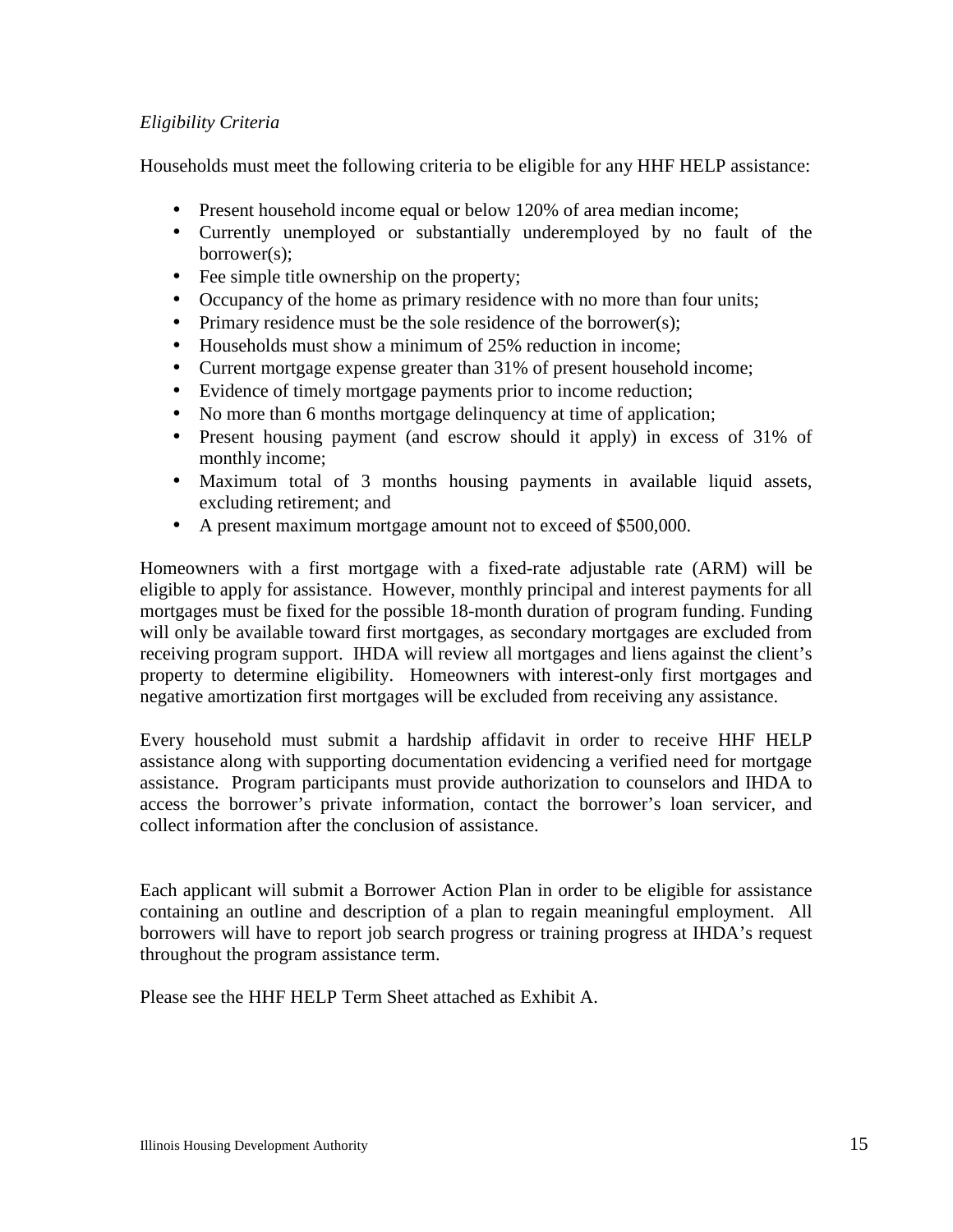# **Section C: Demonstration of Capacity to Implement**

#### *Eligible Entity*

In accordance with HHF Guidelines published by the US Department of Treasury ("Treasury"), each recipient of funding from the HHF must qualify as an "Eligible Entity", as defined in the Emergency Economic Stabilization Act (the "EESA"). The Illinois Housing Development Authority is a body politic and corporate established and regulated by the State of Illinois (the "State") pursuant to the Illinois Housing Development Act, 20 ILCS 3805/1 et. seq., as amended (the "Act"). IHDA operates independently of the State and has the power to receive funds from Treasury and enter into agreements or other transactions with any federal agency, as detailed in the Act. Thus, the Illinois Housing Development Authority qualifies as an "eligible entity".

#### *IHDA Background*

IHDA has demonstrated experience as a lender, issuer, and program administrator for a wide range of housing programs including the federal Mortgage Revenue Bond (MRB), Low Income Housing Tax Credit (LIHTC), HOME Investment Partnership Funds, HUD Risk Share Mortgage Insurance Program, Section 8 Project Based Rental Assistance, and State programs including Illinois Affordable Housing Trust Fund (State Trust Fund), Illinois State Housing Tax Credit, and the Illinois Rental Housing Support Program. Recently, IHDA took the lead for implementation of the affordable housing programs authorized under the HERA and ARRA federal legislation including NSP 1, Tax Credit Assistance Program (TCAP), the U.S. Treasury 1602 Tax Credit Exchange Program, and the New Issue Bond Program.

IHDA has successfully implemented all of the above-referenced programs in cooperation with both the U.S. Department of Housing and Urban Development (HUD) and the U.S. Treasury/Internal Revenue Department (Treasury). In addition, as more fully described earlier in the proposal, IHDA has been administering several foreclosure mitigation programs, including the National Foreclosure Mitigation Counseling Program.

Since its inception, IHDA has invested over \$10.2 billion to create 212,342 affordable housing units and assist home purchases for first-time homebuyers. Cumulative funding through IHDA's financing programs in FY10 (ending June 30, 2010) included over \$706 million in financing commitments for 7,700 units. Funding administered by IHDA through federal Section 8 Project Based contract administration totaled an additional \$125 million in FY10. In addition, the Authority is the lead agency for the State of Illinois for preparation and reporting under the federally mandated Consolidated Plan (HUD) and the State of Illinois Comprehensive Housing Plan, each of which seek to address the housing needs of underserved, priority populations throughout State.

Over years of operating these programs, IHDA has built significant expertise to:

- develop programs addressing community needs;
- establish systems and procedures in conformance with governmental regulations;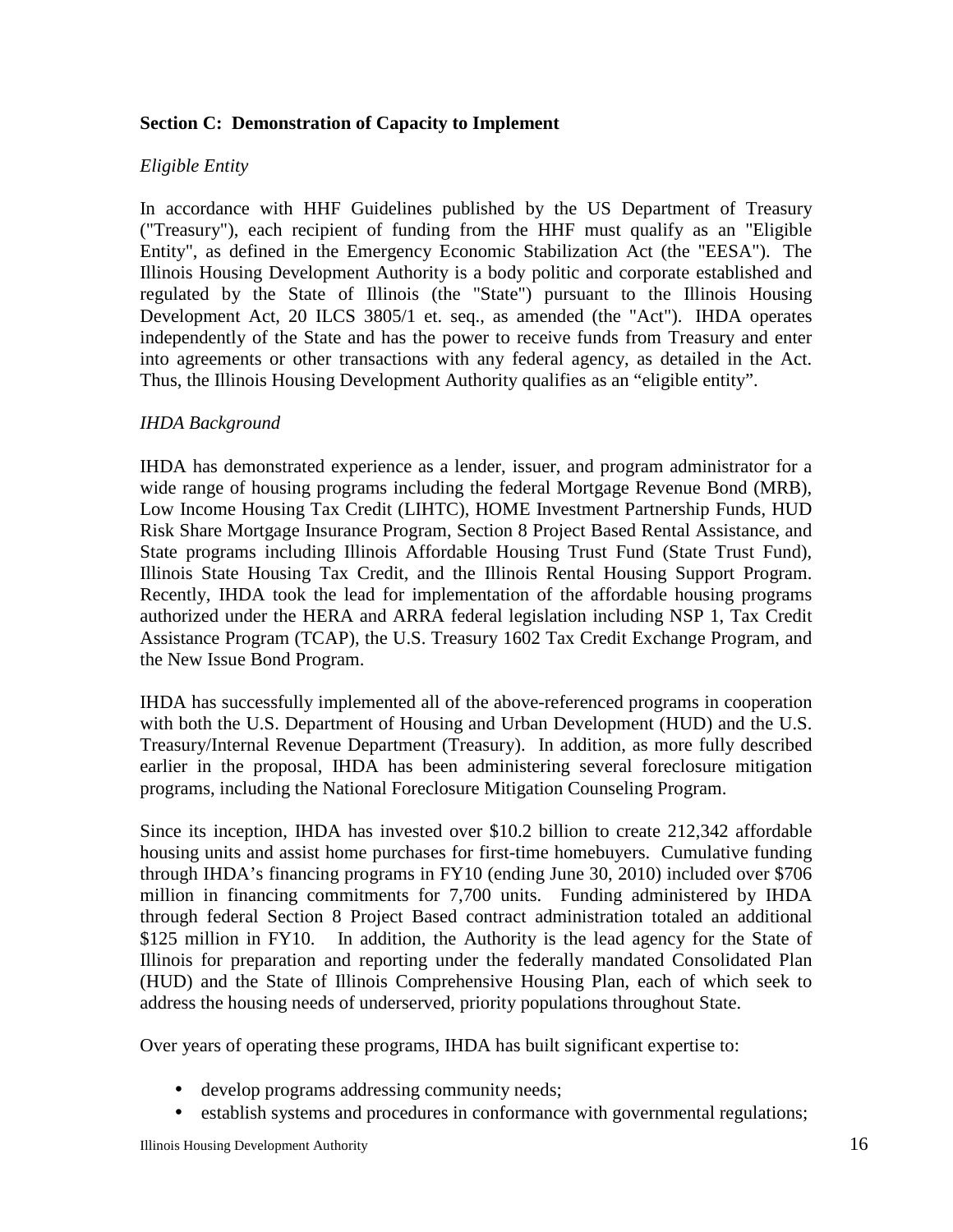- implement effective public marketing and communications tools;
- manage statewide and local networks of housing developers and providers;
- create meaningful monitoring and reporting mechanisms; and
- achieve efficient fund disbursement.

# *IHDA's Key Staff Members*

Gloria L. Materre, Executive Director, was appointed by the Authority's Board on September 18, 2009. Ms. Materre served as Deputy Chief of Staff under Governor Pat Quinn, playing an instrumental role in housing initiatives, legislative matters, economic and business development, and community stabilization. She has an extensive legal background in real estate and business transactions, as well as other professional experience. Ms. Materre was principal of Materre & Associates, P.C. for over 13 years. She holds a bachelor's degree in journalism from the University of Wisconsin-Madison, and a law degree from the University of Illinois College of Law.

Phillip Culpepper, Deputy Executive Director and Chief of Staff, joined the Authority in October 2009. He brings extensive experience in the areas of public finance, bond fund accounting, strategic planning and revenue forecasting. As the Director of Debt Management for the State of Illinois, Mr. Culpepper oversaw more than \$7 billion in public finance transactions. He also served with the Illinois Toll Highway Authority, where he structured and coordinated more than \$3 billion of municipal bonds and derivative transactions to support construction projects for Illinois' Congestion Relief Program. Mr. Culpepper served as a Non-Commissioned Officer in the U.S. Army and holds a bachelor's degree in economics from Loyola University of Chicago.

Robert W. Kugel, Chief Financial Officer, has served as Chief Financial Officer of the Authority since 1983. He has been with the Authority since 1975. Previously, he served as finance manager of Telco Marketing Services Inc. for three years and of a division of The Greyhound Corporation for four years. Mr. Kugel holds a Juris Doctor degree from John Marshall Law School, a Master of Business Administration degree from Loyola University of Chicago and a Bachelor of Science degree from Northern Illinois University.

Mary R. Kenney, General Counsel, returned to the Authority in August 2000. She previously served as an administrator of the Authority's Portfolio Administration Department from 1988 through 1991 and earned her law degree from Loyola University of Chicago. After law school, she joined the Chicago law firm of Johnson & Bell in 1994 where she specialized in commercial litigation. Ms. Kenney has argued before various appellate courts and has participated in all phases of litigation at the trial court level. She also holds a Bachelor of Science degree in finance from DePaul University, where she concentrated in real estate and graduated with honors.

Vanessa Hill, Director of Homeownership Programs, joined IHDA in 2005. Ms. Hill has administered or supervised the NFMC, the homeownership initiatives of the federal HOME program and State Housing Trust Fund programs, as well as other programs targeting housing counseling capacity and predatory lending. Ms. Hill has a background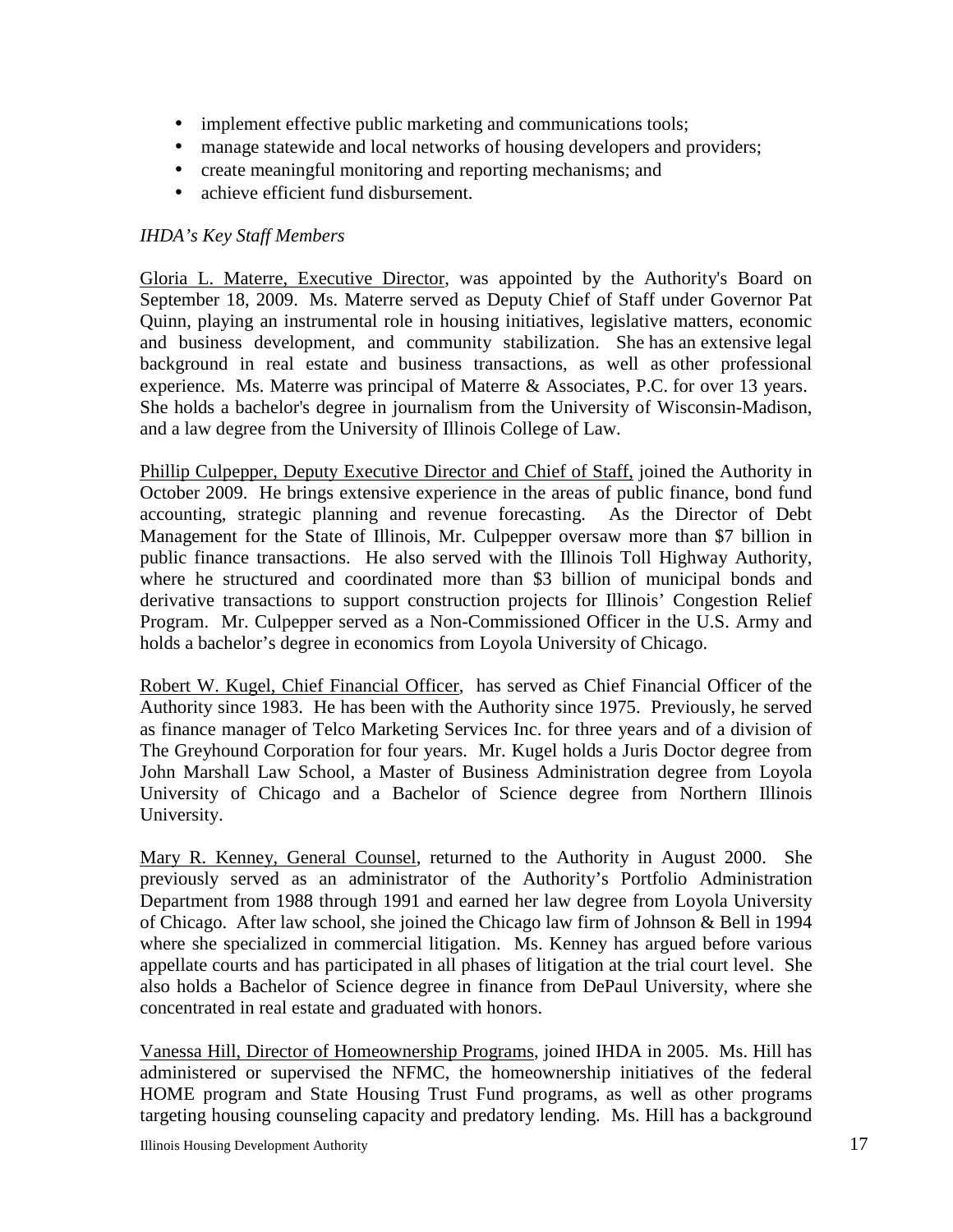in affordable housing development and holds a Bachelor of Arts Degree in Social Welfare from the University of Wisconsin-Madison.

Margaret Cullom, Managing Director Loan and Portfolio Management, joined the Authority in October 2007 and brings over 20 years of loan servicing and asset administration experience in the multifamily and single family housing industry. Since joining the Authority Ms. Cullom has established the Loan and Portfolio Management Department with an emphasis on transaction and financial management, risk management, and customer support for the Authority. Prior to joining the Authority she managed multifamily operations for the National Association of Home Builders and served over 14 years managing multifamily assets for Fannie Mae.

Neil O'Callaghan, Managing Director Information Technology, has more than 23 years of Information Systems experience. Mr. O'Callaghan manages the IT group in its efforts to identify, develop and direct the implementation of the Authority's information technology solutions to support the Authority's business activities. He has a Bachelors Degree in Information Systems and a Masters in Business Administration. Prior to joining the Authority, he was a Vice President at a technology consulting firm with experience working with an extensive array of clients, technologies and software applications.

Hazim Taib, Deputy Chief Financial Officer and Assistant Treasurer, has been with the Authority since 1998. His responsibilities include overseeing over \$4.5 billion of total assets and liabilities, managing the Authority's capital budget along with its credit risk and rating. He has extensive experience in bond structuring, cash modeling, tax exempt issuance and rating agencies requirements. Mr. Taib holds a Master of Business Administration degree with emphasis in statistics, a Bachelor of Science degree in finance from Indiana State University and a degree in Public Administration from Universiti Teknologi MARA, Malaysia.

#### *Compliance Infrastructure*

IHDA has established business processes to receive, administer, and disburse federal and state funds to meet program goals, in accordance with governmental requirements, and to minimize the risk for fraud or mismanagement of funds. The structural framework of the Authority provides for the separation of duties between program approval of grants and loans, and the staff or departments responsible for disbursement of funds, playing a vital role in the overall compliance infrastructure of all administered programs. The departments described below will be integral in the disbursement and tracking of HHF HELP funds.

The **Homeownership Department** will house HHF HELP at IHDA. This department currently operates all first mortgage products, down payment assistance, owner-occupied rehabilitation, home modification and foreclosure mitigation programs for the agency. IHDA's Home Start first time homebuyer first mortgage program currently offers an FHA product through a network of community lenders. Most of the federal HOME and State Trust Fund activities such as down payment assistance, rehabilitation and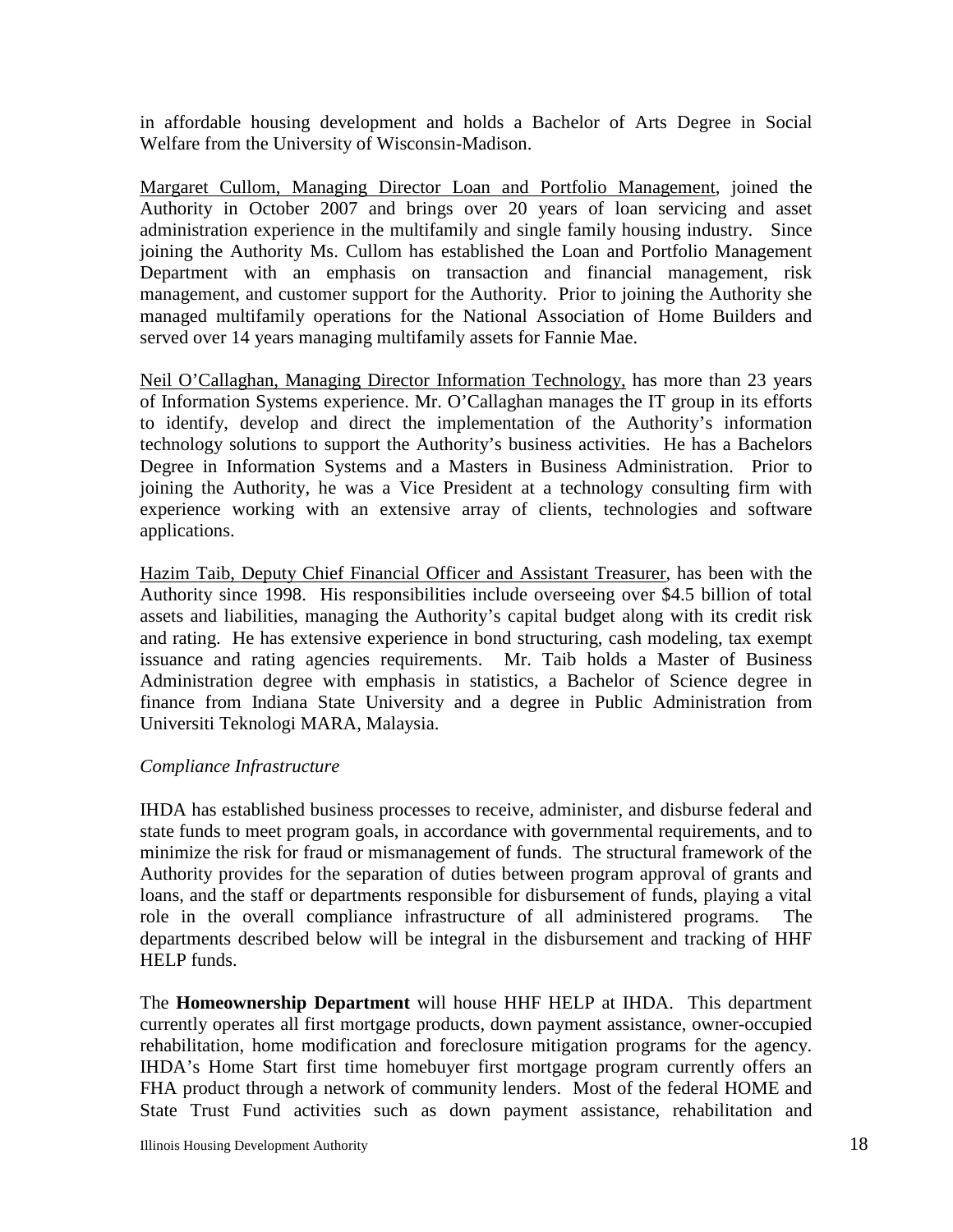foreclosure mitigation counseling are implemented in partnership with not-for-profit and local government partners, including housing counseling agencies. IHDA will rely on these partnerships in order to facilitate the statewide launch of program. IHDA anticipates dedicating 24 staff persons to HHF HELP. This staff will be responsible for the day- to- day operations of the program, providing phone counseling, ensuring compliance with the program requirements, and reporting to Treasury.

The **Loan and Portfolio Management Department** services and manages the IHDA multifamily rental and single family portfolio of loans using both internal Authority staff and external contracted servicers. As of June 30, 2010, IHDA's loan portfolio included 11,400 loans totaling \$2.1 billion. The greatest number of loans in the IHDA portfolio include 9,000 Homeowner Mortgage Revenue Bond-financed residential mortgages. The multifamily rental housing portfolio includes over \$1.4 billion in mortgage loans financed through taxable and tax exempt resources, HOME or State Trust Fund resources. IHDA operates numerous home purchase and rehabilitation programs with HOME and State Trust Fund and has over 1,500 loans in this segment of the portfolio, all of which are serviced in-house by IHDA staff.

Over the past several years IHDA has launched several re-engineering initiatives that have enabled IHDA to maximize the effectiveness and efficiency of its core financial processes and enhance loan servicing operations. IHDA has implemented to following improvements:

- IHDA's loan servicing system was enhanced with expanded technical functionality to track and monitor loan and property level data for multifamily assets;
- Electronic scanning of all multifamily and single family loan documents;
- Conversion to a new custom developed software application to service single family residential mortgages;
- Consolidation of single family loan servicing activities to one single sub-servicer;
- Enhanced linkages between servicing software applications and programs;
- Automated HUD Section 8 and 236 payment processing.

The **Finance** and **Accounting Departments** manage all financial operations within the Authority. The Finance Department is responsible for transfer of funds and disbursement of fund requests based on approvals received by the program managers and senior Authority staff. This department is responsible for the Authority's cash and investment position, bond trust activity and debt liability management.

The Accounting Department is responsible for accurate and timely accounting and reporting of all grant, loan and bond transactions, maintenance of the financial books and records of the Authority, issuance of timely financial reports, management of the electronic time tracking system and cost allocation plan, and ensuring adequate control of assets. The department reviews accounts payable requests, processes timely vendor payments, manages the Authority payroll, and processes all fees and payments. In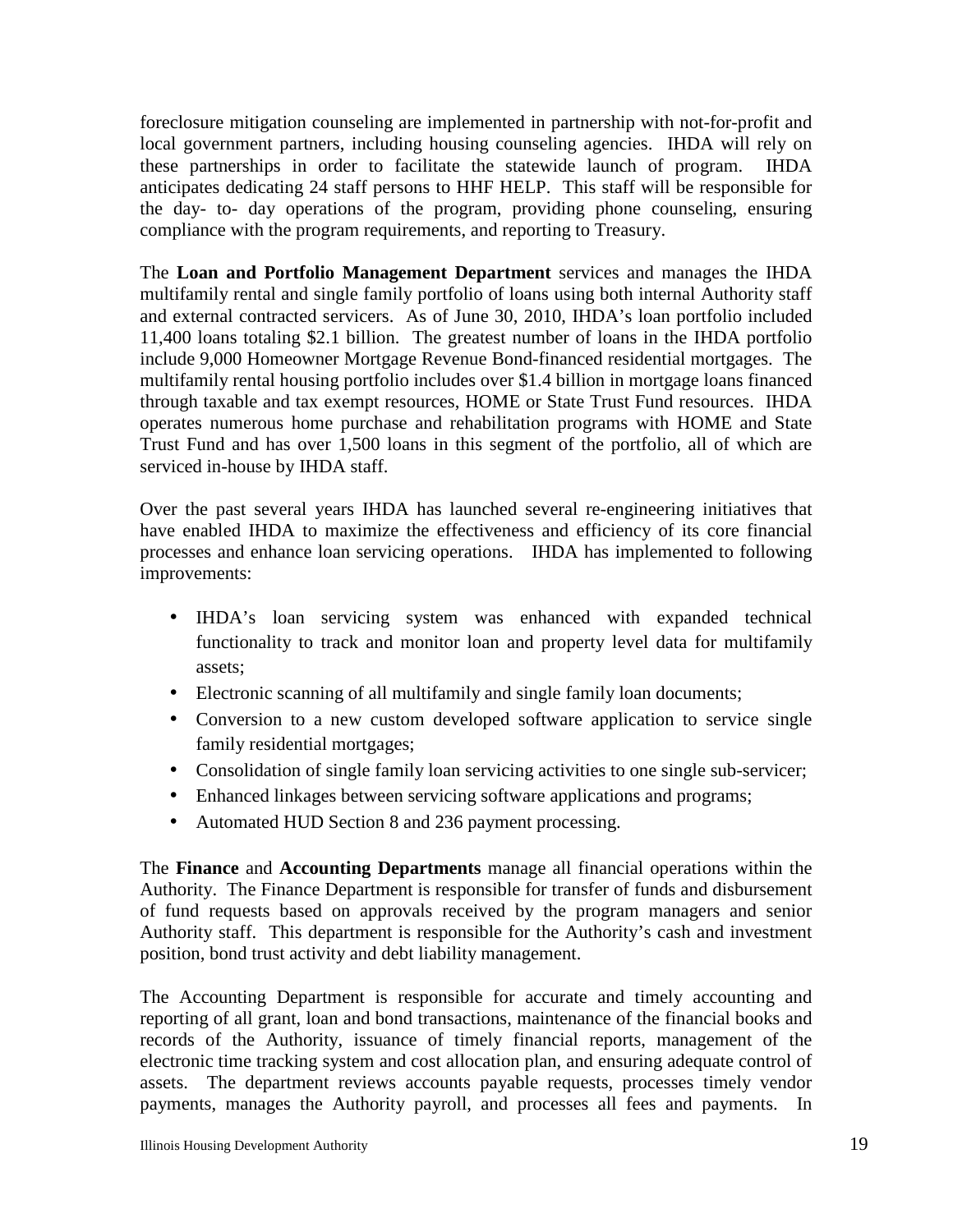addition, the department ensures adherence to generally accepted accounting principles in all financial and reporting transactions.

The **Legal Department** serves as internal counsel for all Authority business including: financing and bond issuance; negotiation and documentation of loans, grants, and contracts; consultation and interpretation of legislative and regulatory matters; and oversight of all legal aspects of the Authority administration.

IHDA operations benefit from guidance and recommendations provided through a defined internal audit format. The **Internal Audit Department** (IA) is responsible for reviewing internal controls for operations and programs by conducting periodic audits based on an annual risk assessment plan, assisting in implementing proper internal controls of new systems, and recommending changes to identify and improve current internal controls in each of the IHDA's business systems. The Director of Internal Audit reports to the Audit Committee of the IHDA Board of Directors. The internal audit function at IHDA operates in conformance with State Fiscal Control and Internal Audit Act (30 ILCS/10) and the Institute for Internal Auditors Standards for Professional Practices of Internal Auditing.

The Authority's **Information Technology Department** supports the Authority's computer systems and technology requirements. The IT staff support a help desk, user desktop and application software, system backup and recovery, database management, system security, custom software development, and new technology and application requirements. Many of the IT staff have numerous years of experience with Housing Finance Agency systems, including significant experience working with mortgage loan origination and loan servicing applications. This department manages all electronic protection systems for the Authority. The Information Technology department has a current disaster recovery plan with offsite recovery ability.

IHDA intends to utilize the existing department infrastructure and build on currently existing policies and procedures wherever possible in the operation and compliance of HHF HELP.

#### *Audit and Internal Controls*

IHDA will comply with all requirements under EESA and will carry out the following steps for the program:

- Evaluate policies, procedures and internal controls for compliance with all program requirements;
- Test processes before full program launch by administering a pilot program utilizing IHDA's existing first mortgage portfolio;
- Prepare a readiness assessment and confirm that program process and controls functioned correctly during the pilot phase;
- Evaluate program process for compliance with applicable OMB Circulars, adequate internal controls and sufficient fraud risk mitigation.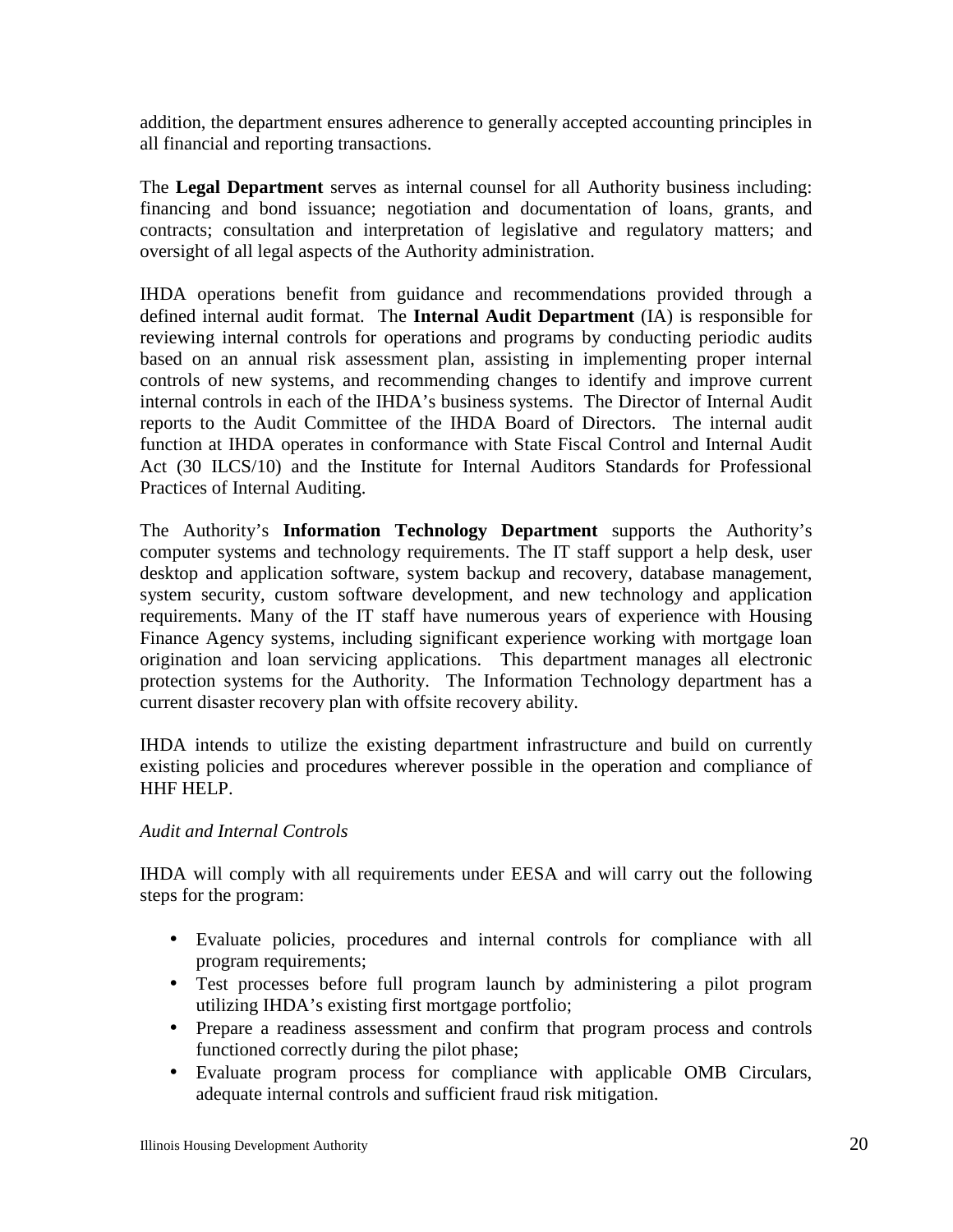IHDA complies with audit, administrative, and cost requirements and principles outlined under federal guidelines OMB A-133, OMB A-87 and OMB A-102. IHDA activities comply with multiple federal and state compliance criteria from HUD and other funding entities.

IHDA's Internal Audit Department performs an annual certification of internal controls. This review examines existing controls for all Authority programs and makes recommendations for improvement. As a new IHDA program, HHF HELP will undergo certification of internal controls in the first year and each year of operation. Controls are assessed in accordance with the criteria determined by the Committee of Sponsoring Organizations (COSO). An annual financial and compliance audit of IHDA programs and financial statements is conducted by an independent audit firm, contracted through the Illinois Office of the Auditor General.

IHDA will employ client management, loan servicing, and general ledger systems to manage information flow through each stage of the HHF HELP process and between implementation partners. IHDA will verify information through review and comparison of source documentation and reconciliation of financial accounts. Transactions into and out of the HHF accounts will be recorded to the general ledger, reconciled monthly to the data contained in the loan servicing system. The Accounting Department will then reconcile the HHF fund records in the general ledger against monthly bank statements.

## *Fraud Risk Mitigation*

IHDA will seek to combat the risk of fraud within HHF HELP both at the funding level with IHDA and its business partners, and with applicants to the program. IHDA will review the program for internal control prevention and detect weaknesses that could result in fraud. IHDA will continually make process improvements and add controls as necessary throughout the program to safeguard the funds, and verify all submittals from partner housing counseling agencies to make the final eligibility determination and funding approvals. Borrowers will be required to attest that all information submitted is accurate and to provide any additional documentation requested by IHDA.

IHDA will also work cooperatively with IDES to assist in the evaluation of requests for assistance. As allowable by federal and state rules, IHDA will utilize the information currently collected regarding claims of unemployment insurance to review HHF HELP participants for possible instances of fraud.

As required by Treasury, IHDA will develop an Internal Antifraud and Compliance Monitoring Program within 90 days of the effective date of the HFA Participation Agreement.

#### *Reporting Protocols*

IHDA will comply with all tracking and reporting standards required by Treasury for the HHF resources. The client management, loan servicing, and general ledger systems will track a wide range of program and financial information including beneficiary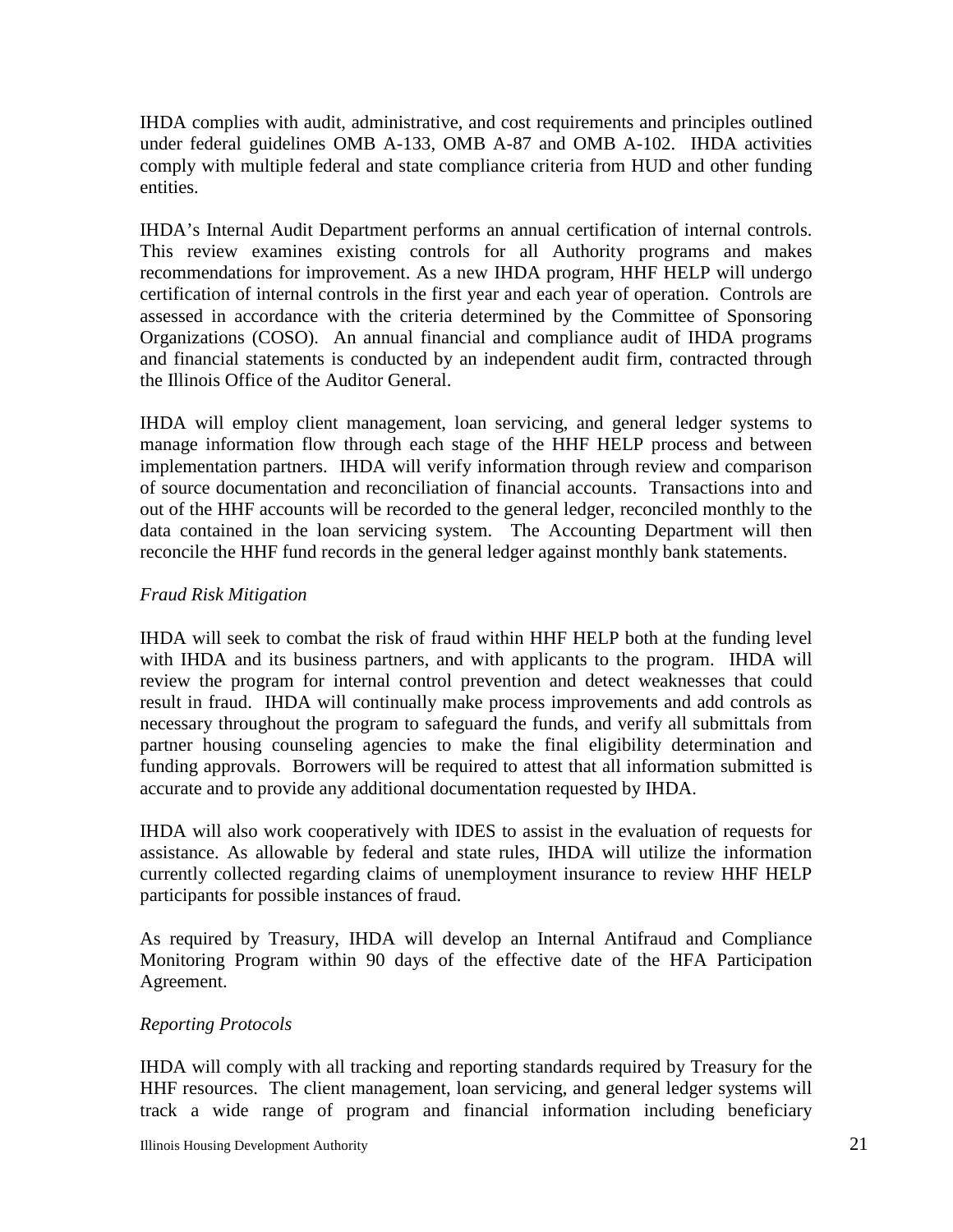demographics, property information, mortgage terms, and accounting of all payments into and out of the HHF HELP fund. IHDA will make financial reporting, including all programmatic and administrative expenditures available on a monthly, quarterly, and annual basis. IHDA will also reconcile variances between projected and actual budget amounts.

IHDA will compile programmatic and demographic information on a quarterly basis, or as required by federal guidelines. IHDA will develop additional reporting for the HHF HELP to assess programmatic goals including: successfully retained homeownership; homeowner assumption of full mortgage payments; homeowner delinquencies; other outcomes such as home sale or short sale, foreclosures or deed in lieu. As with financial performance, IHDA will identify and review variances between projected program outcomes and actual outcomes. IHDA will add at least four compliance personnel officers responsible for reporting and tracking HHF HELP.

#### *Systems Infrastructure*

The foundation for the system infrastructure will rely on adaptation of existing technology systems, procurement of a new client management system, and procedures currently in place at IHDA. The client management system to be procured will provide an on-line system to facilitate borrower intakes, referrals and submissions by counselors, and review of eligibility by IHDA staff. It will effectively manage the flow of borrower information between all program partners. Any system acquired will be capable of interacting with IHDA's current servicing and accounting systems. All systems put in place for the program will comply with EESA. IHDA will verify information through review and comparison of source documentation and reconciliation of financial accounts.

#### *Funding Implementation Mechanisms*

IHDA will create separate fund accounts for HHF HELP fund disbursements, repayments, and administrative expenses. Only eligible activities and related administrative expenses will be paid using HHF funds. HHF HELP funds will be held in a Treasury designated account and tracked for each individual loan. Funding draws will be requested on a scheduled basis for all newly approved HHF loans.

IHDA will create a separate division within the loan servicing system to account for all loan transactions administered under HHF HELP. The system will designate individual loan criteria including monthly and maximum dollar allocations and maximum terms of assistance to control funding outlays. IHDA will create a loan record for all payments into and out of the HHF designated account. The servicing system will immediately transmit payment data to the Authority's general ledger.

The Authority's Loan and Portfolio Management and Finance Departments will coordinate payments to servicers via ACH wire transfers on a monthly basis. The Authority will make full mortgage payments to servicers. The loan servicing system will produce monthly payment statements for all participating loans.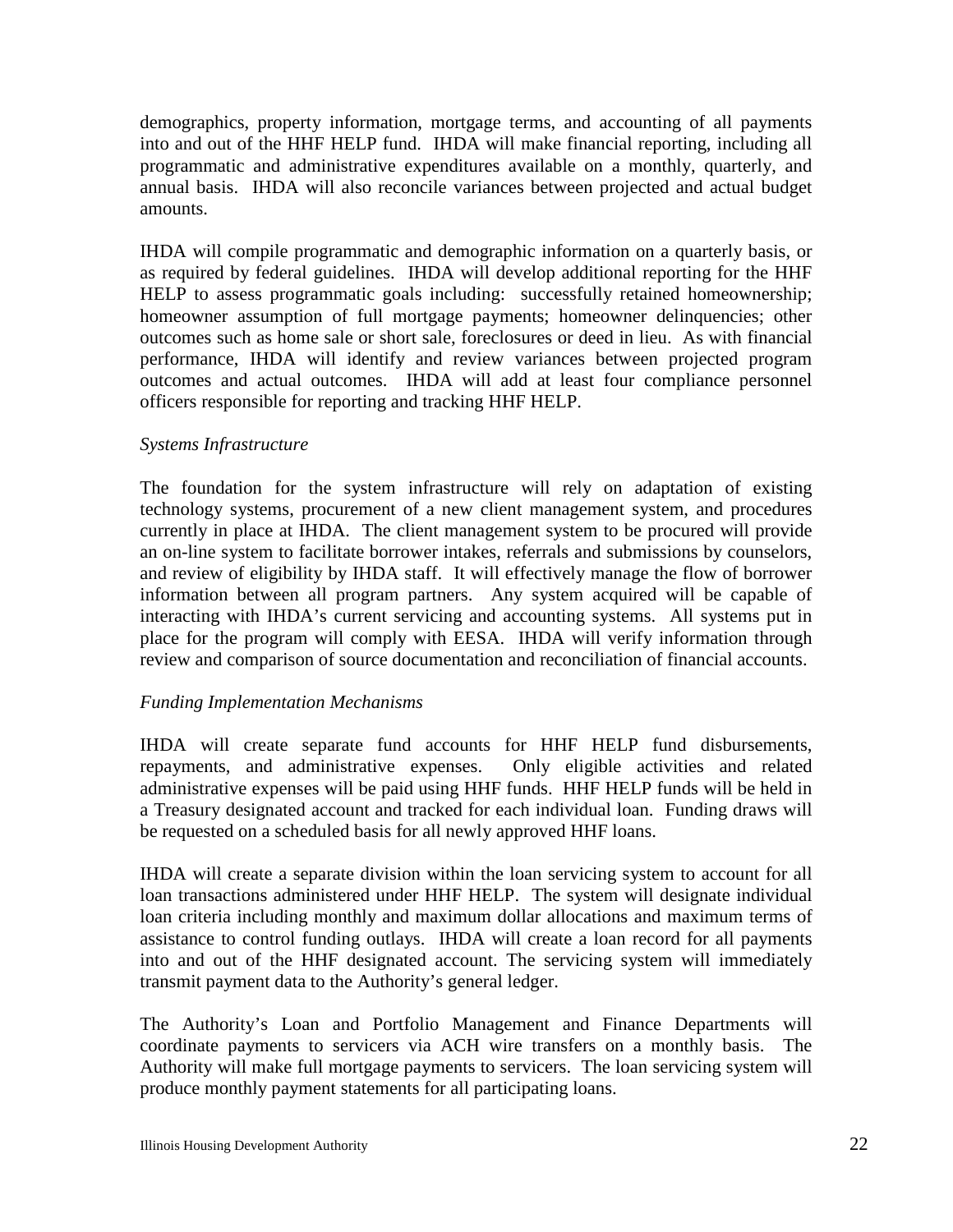#### **Section D: Staffing and Business Partners**

The staffing plan detailed below describes IHDA's best estimate of the staffing requirements necessary for the program implementation of HHF HELP. As the operational implications of the program are still being assessed, additional staff or changes in staff deployment may be necessary. The staffing grid below describes both deployment of existing staff and adding new staff while the organizational chart details the HHF HELP dedicated staff.

| Role                                                       | <b>Role Description</b>                                                                                                                                                                                   | <b>Number of Staff</b>                 |
|------------------------------------------------------------|-----------------------------------------------------------------------------------------------------------------------------------------------------------------------------------------------------------|----------------------------------------|
| Director, Homeownership<br>Programs                        | Oversee the HHF Program ("Program")<br>operations and responsible for Program<br>delivery                                                                                                                 | Part-time throughout life of Program   |
| Assistant Director of<br>Homeownership Programs for<br>HHF | Responsible for daily operations of the<br>Program and management of any outside<br>Program vendors (if applicable)                                                                                       | 1 full-time throughout life of Program |
| <b>HHF Program Administrative</b><br>Support               | Provides administrative and clerical support<br>to Program                                                                                                                                                | 1 full-time throughout life of Program |
| <b>HHF Program Process</b><br>Supervisor                   | Responsible for managing of Processing and<br>Housing Counseling staff, responsible for<br>intake and processing, training of counselors                                                                  | 1 full-time throughout life of Program |
| <b>HFF Housing Counseling Staff</b>                        | In-house counselors to augment intake and<br>triage                                                                                                                                                       | 5 full-time throughout life of Program |
| <b>HHF</b> Intake Specialist                               | Responsible for reviewing applications<br>submitted by housing counselors processing<br>of Program Applications, producing loan<br>documents, arranging closing, requesting<br>loan set up with Portfolio | 7 full-time throughout life of Program |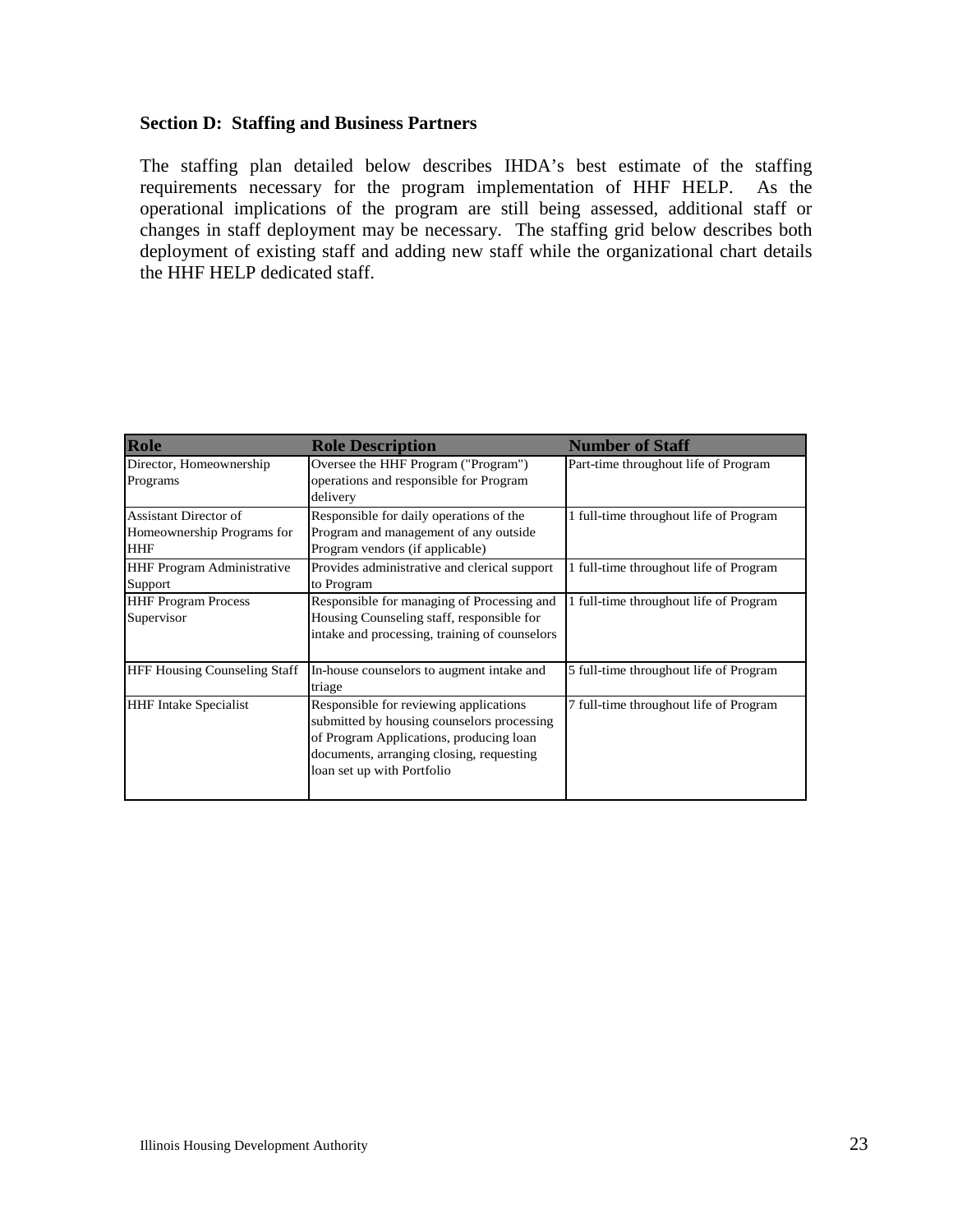| Role                           | <b>Role Description</b>                                           | <b>Number of Staff</b>                     |
|--------------------------------|-------------------------------------------------------------------|--------------------------------------------|
|                                | HHF Program Customer Service Responsible for managing of Customer | 1 full-time throughout life of Program     |
| Supervisor                     | Service Staff, hotline and web portal                             |                                            |
|                                | HHF Program Customer Service Responsible for answering homeowner  | 4 full-time throughout life of Program     |
| Staff                          | communications and providing overall                              |                                            |
|                                | customer service for the Program                                  |                                            |
| <b>HHF Program Compliance</b>  | Responsible for Program reporting to US                           | 1 full-time throughout life of Program     |
| Supervisor                     | Treasury and ensuring compliance with all                         |                                            |
|                                | applicable guidelines and requirements of the                     |                                            |
|                                | program                                                           |                                            |
| <b>HHF Compliance Analyst</b>  | Manage reports to Treasury, ongoing                               | 3 full-time throughout life of Program     |
|                                | recertifications of unemployment once client                      |                                            |
|                                | is assisted, outcome follow up                                    |                                            |
| Managing Director, Loan &      | Oversee set up of homeowner loans,                                | Part time throughout life of the Program   |
| Portfolio                      | payments to servicers and collecting                              |                                            |
|                                | borrower payments                                                 |                                            |
| Loan and Portfolio Staff       | Responsible for establishing loans in                             | 1.5 full-time                              |
|                                | servicing software, effectuating payments to                      |                                            |
|                                | servicers, tracking and reconciling borrower                      |                                            |
|                                | payments                                                          |                                            |
| Managing Director, Information | Oversee the support of technology                                 | Part time during start -up, nominal effort |
| Technology                     | components that enable the Program                                | throughout Program life                    |
| <b>IT Staff</b>                | Maintain and support the technology                               | Part-time throughout life of Program       |
|                                | components of the program as well as general                      |                                            |
|                                | IT support                                                        |                                            |
| <b>General Counsel</b>         | Provides oversight to all legal issues and                        | Part time during start up and nominal      |
|                                | resolutions related to the Program                                | effort throughout Program life             |
| <b>Legal Staff</b>             | Assist in the initial development of program                      | Part-time throughout life of Program       |
|                                | legal documents and other forms, assist with                      |                                            |
|                                | legal issues as they arise                                        |                                            |
|                                |                                                                   |                                            |
| Controller                     | Responsible for proper accounting of                              | Part-time during start up and nominal      |
|                                | program funds and responses to audit                              | effort throughout Program life             |
|                                | requests                                                          |                                            |
| <b>Accounting Staff</b>        | Responsible for ensuring proper accounting                        | 2 full-time                                |
|                                | of Program funds                                                  |                                            |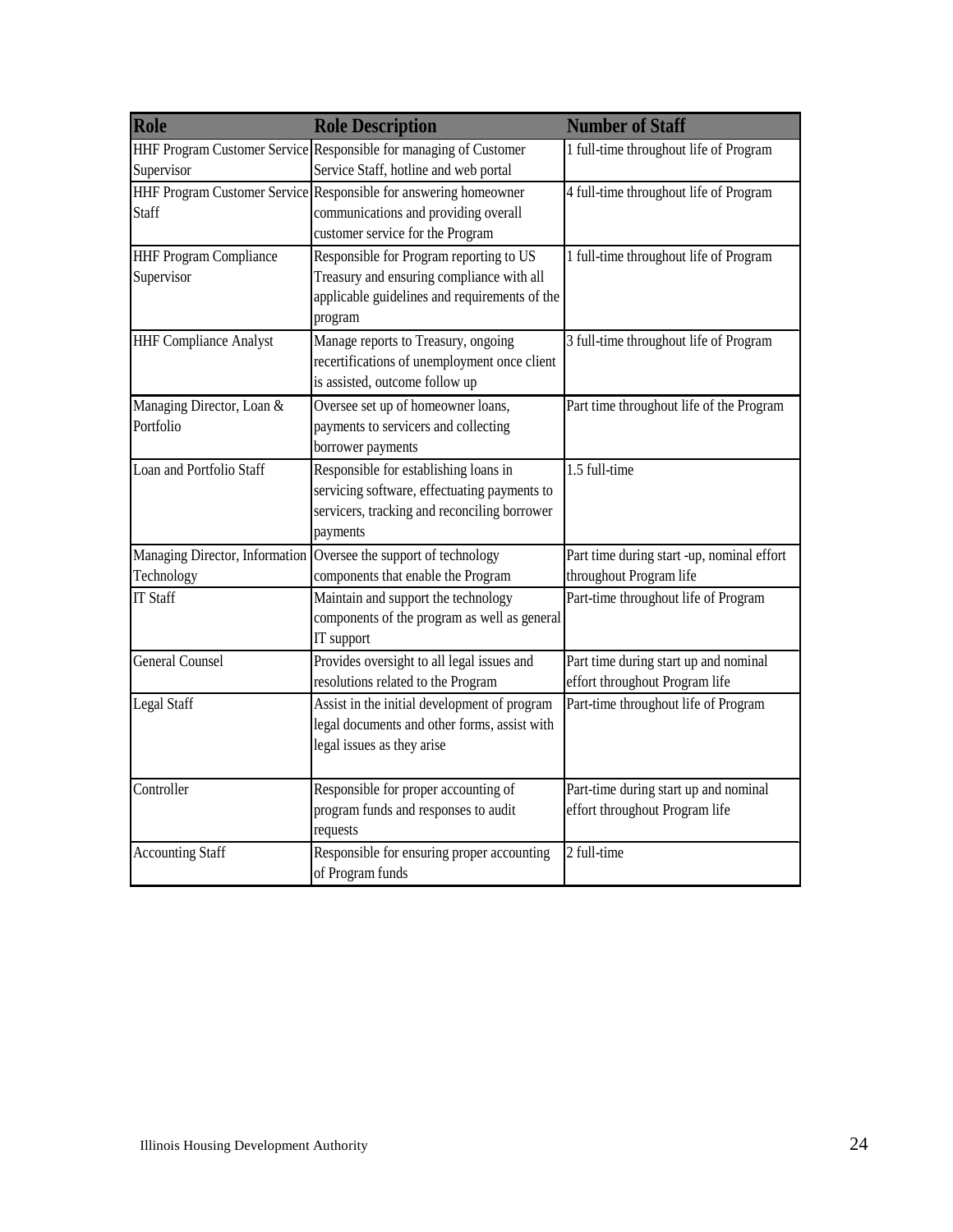| Role                            | <b>Role Description</b>                       | <b>Number of Staff</b>                    |  |  |
|---------------------------------|-----------------------------------------------|-------------------------------------------|--|--|
| Chief Internal Auditor          | Oversee risk management and control for the   | Part-time during start up and nominal     |  |  |
|                                 | Program                                       | effort throughout program life            |  |  |
| <b>Internal Audit Staff</b>     | Responsible for risk management and control   | Part-time throughout life of program      |  |  |
|                                 | for the Program                               |                                           |  |  |
| Director, Marketing &           | Oversee communication and outreach for the    | Part-time during start up and nominal     |  |  |
| Communications                  | Program                                       | effort throughout Program life            |  |  |
| Marketing & Communications      | Responsible for development and delivery of   | Part-time throughout life of Program      |  |  |
| Staff - Communications &        | communication materials and outreach to       |                                           |  |  |
| Outreach                        | potential eligible homeowners.                |                                           |  |  |
| Marketing & Communications      | Responsible for the delivery of outreach and  | Part-time throughout life of Program      |  |  |
| Staff - Web Site                | communication materials via the IHDA          |                                           |  |  |
|                                 | website and other partner sites               |                                           |  |  |
| <b>Chief Financial Officer</b>  | Oversee the draws and financial analysis of   | Nominal effort throughout Program life    |  |  |
|                                 | Program funds                                 |                                           |  |  |
| <b>Finance Staff</b>            | Conduct detailed financial analysis of        | Part-time throughout Program              |  |  |
|                                 | Program funds                                 |                                           |  |  |
| <b>Business Partners</b>        |                                               |                                           |  |  |
| <b>Outside Counsel</b>          | Supports legal staff on legal issues and      | 1 full-time for funds allocation period;  |  |  |
|                                 | resolutions associated with the Program       | part-time during reporting and compliance |  |  |
|                                 |                                               |                                           |  |  |
| <b>Outside Audit Firm</b>       | Provides Program with annual independent      | Part-time throughout Program              |  |  |
|                                 | financial audit and assessment and assistance |                                           |  |  |
|                                 | in pre-launch readiness assessment            |                                           |  |  |
| <b>Client Management System</b> | Provides web-based client management          | Part-time throughout Program              |  |  |
| Vendor                          | system with required maintenance              |                                           |  |  |
| Call Center                     | Provides information and initial screening to | Full-time throughout Program              |  |  |
|                                 | HHF HELP interested applicants                |                                           |  |  |
| Title Agency(ies)               | Provides closing services and property        | Part-time throughout Program              |  |  |
|                                 | information for borrower loans                |                                           |  |  |
| <b>HHF Program Counseling</b>   | Provides selection, training and oversight of | Full-time throughout funds allocation     |  |  |
| Vendor - possible if necessary  | counseling agencies participating in the      |                                           |  |  |
|                                 | Program                                       |                                           |  |  |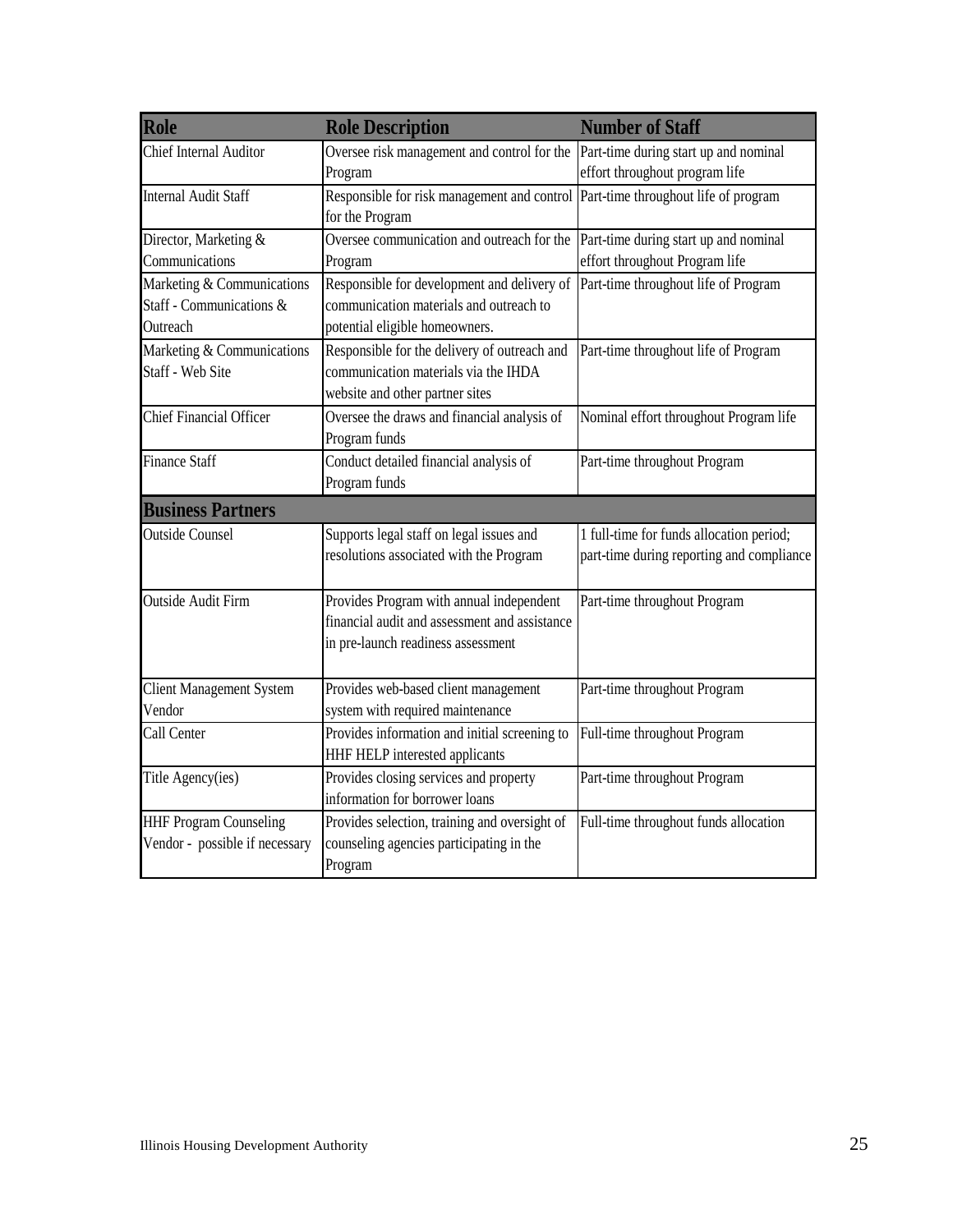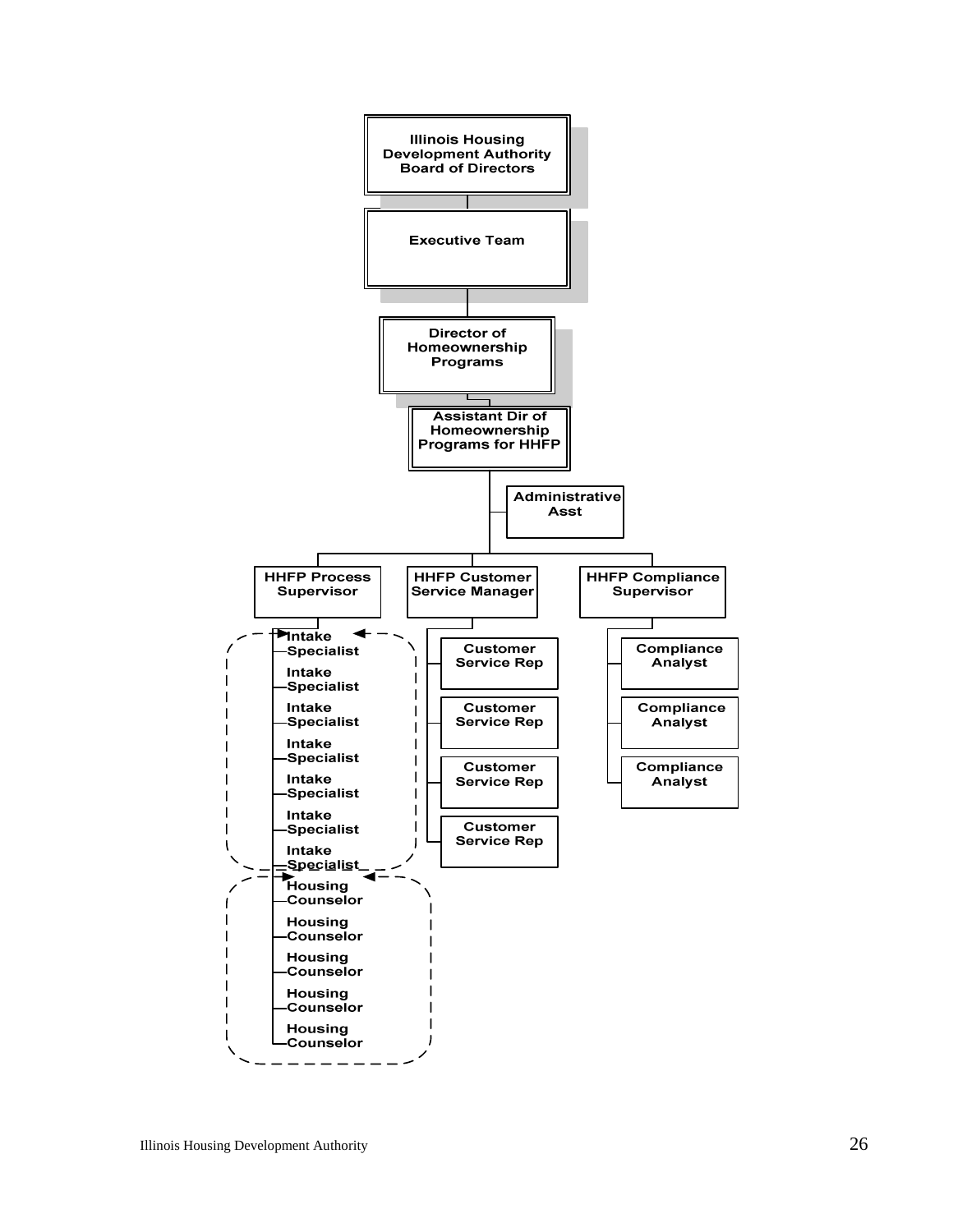Partnerships with housing counseling agencies, community action agencies and other local service organizations will play a key role in implementing HHF HELP. IHDA expects housing counseling agencies will serve as one of the multiple points-of-contact for eligible borrowers before they begin the intake process for the program. Agencies will perform the initial eligibility screen for the program, collect all supporting documentation and provide IHDA will a fully documented file with which to confirm eligibility status and determine an assistance amount.

Utilizing the agencies for this purpose will build on their expertise in existing modification programs and supporting documentation. IHDA will use the counselor's existing knowledge and experience to handle the high demand for the program. In return for performing this service, the agency will be paid approximately \$600 per loan closed.

IHDA will work with community action agencies and other HUD-certified counseling agencies to extend coverage to counties where no NFMC participating housing counseling agency exists.

Additionally, IHDA will enlist help from the Illinois Department of Employment Security to provide IHDA with reports of unemployed borrowers throughout the program for compliance and reporting purposes.

HHF HELP will also require the services of title agents within Illinois to provide accurate property legal descriptions and record mortgages with the appropriate local governmental office. IHDA expects these services will cost approximately \$400 to \$600 per file.

# **Section E: Administrative Expense**

IHDA anticipates using approximately 16.09% of the \$166 million award for allowable administrative expenses. Approximately 25% will be used to compensate housing counseling agencies. Please see Exhibit B for the required Administrative Budget.

# *Expenditure Timeline*

The schedule below describes IHDA's expectation that the original program funds will be drawn down over a four year period. IHDA expects the majority of applications to be submitted in Year One and Year Two with expenses reduced over Year Three and Year Four.

| <b>Implementation</b> | Year One     | Year Two     | Year Three   | <b>Year Four</b> |
|-----------------------|--------------|--------------|--------------|------------------|
| \$1,851,815           | \$65,800,364 | \$49,350,273 | \$32,900,182 | \$16,450,092     |

IHDA will make an initial draw of 20% of available HHF Funds upon Treasury approval. IHDA will request funds as needed throughout the program but anticipates draws on a quarterly basis.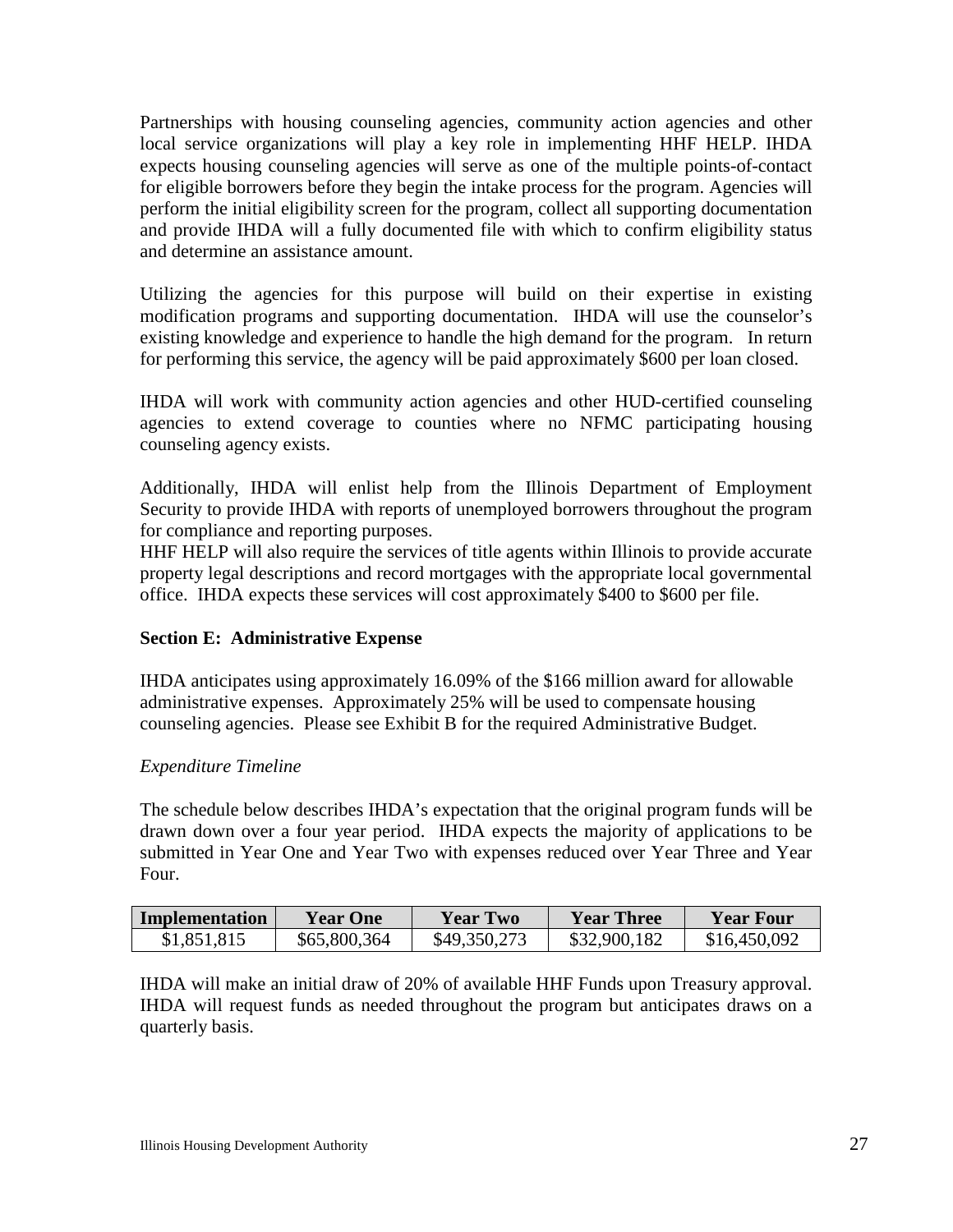#### **Section F: Risk Management**

IHDA will manage risks to the program through a combination of internal controls, reviewing all submittals by business partners and ongoing compliance monitoring. IHDA will create an Internal Antifraud and Compliance Monitoring System for HHF HELP within 90 days of Treasury approval of the program.

Policies, procedures and internal controls required to implement HHF HELP will be modeled on processes already in place and operating at IHDA. All departments within the Authority maintain procedure manuals for implementation of programs and processes. HHF HELP processes and systems will incorporate validation of information and checks and balances to assure participant eligibility, program compliance with regulations, and financial soundness. IHDA staff will develop a detailed procedure manual for the program that identify program-specific activities and incorporate established processes and systems. IHDA will design a training module on program requirements and procedures for all IHDA staff and outside business partners working on HHF HELP.

IHDA will also manage fraud risk by reviewing each file submitted by our intake partners to confirm eligibility, and will make the final determination of eligibility and establish the amount of assistance available to the household. IHDA has formed a partnership with IDES to check program participants against the currently available sources of information on unemployed and newly hired persons, as allowable by the regulations regarding those sources of information.

All new IHDA programs are required to undergo a risk assessment and internal audit. An audit will occur annually of HHF HELP as part of IHDA's financial and compliance audit conducted by an independent audit firm. In addition, the Internal Audit Department at IHDA will incorporate an assessment and review of the program into the annual internal audit plan utilizing an Enterprise Risk Management program. Areas of focus include review of processes and internal controls to assess: reporting and accountability of staff and managers throughout the process; adequate financial management and reporting; and weaknesses or susceptibility to fraud. The assessment is required to include a thorough evaluation of fraud risks in accordance with Illinois Statute and to increase awareness of high risk areas for staff.

In addition, IHDA will add HHF HELP to the annual control certification review undertaken by the Internal Audit Department in conformance with COSO criteria. The control assessment examines internal environmental risks such as organization structure, assignment of authority and responsibility, and human resource standards. Control activities such as reconciliations, safeguarding of assets and process flow controls are also evaluated.

IHDA will continually review the program for internal control and detect weaknesses that could result in fraud. The results of the independent review and audit of the pilot phase will contribute to adjustment and refinement of the procedures for full roll-out of the